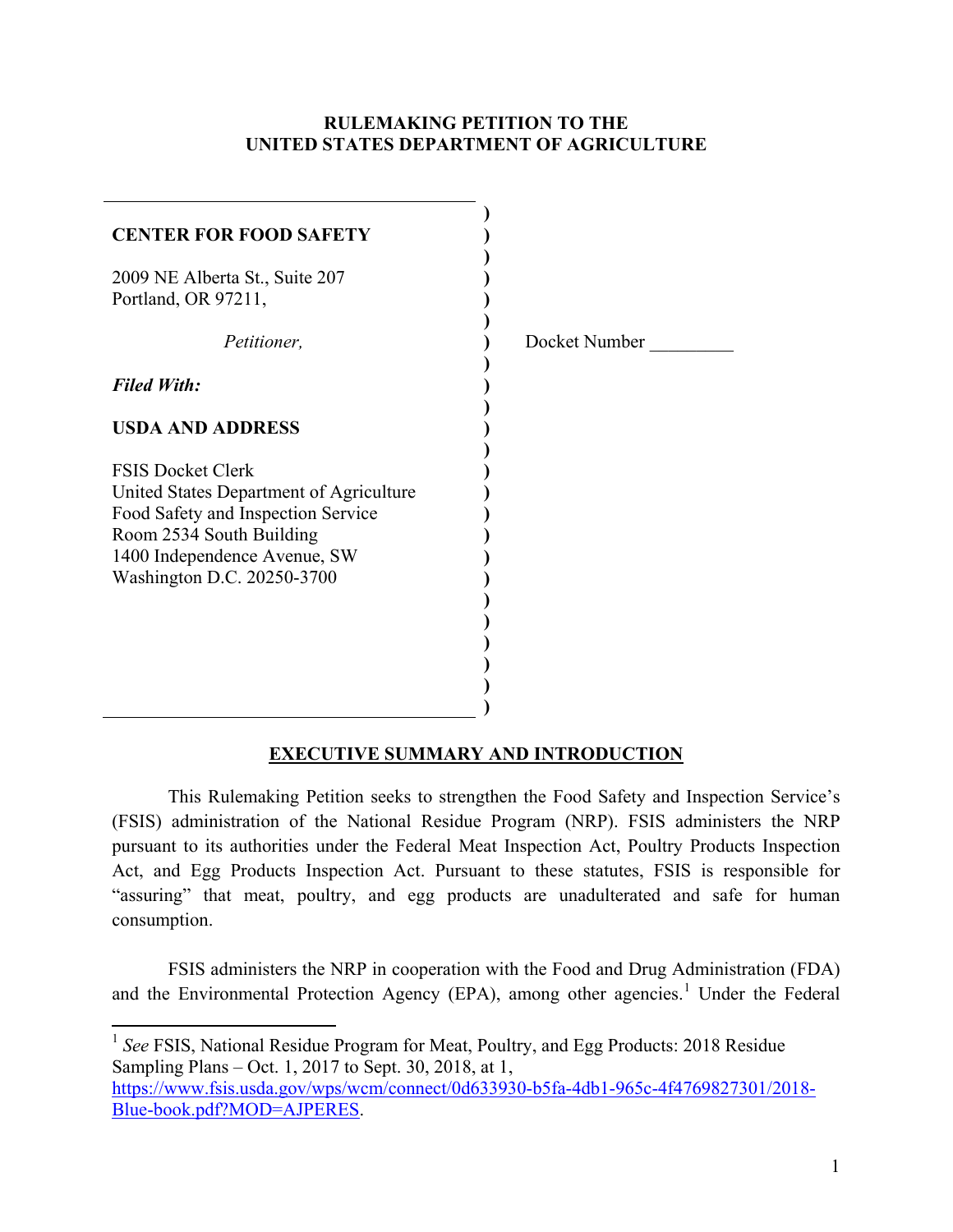Food, Drug, and Cosmetic Act (FFDCA), FDA "establishes tolerances for veterinary drugs and action levels for food additives and environmental contaminants."<sup>2</sup> Under the FFDCA, the Federal Insecticide, Fungicide, and Rodenticide Act (FIFRA), and the Toxic Substances Control Act (TSCA), EPA "establishes tolerances for registered pesticides."<sup>3</sup>

FSIS's current implementation of the NRP fails to sufficiently protect the public health and welfare and fails to comply with its statutory mandates. Specifically the NRP fails to test for the residues of all approved veterinary drugs, improperly relies on FDA-established tolerances to determine which positive results meet reporting thresholds, and fails to inform the public of the full picture of residue results, including when multiple residues are present. Accordingly through this petition, Petitioners seek to strengthen the NRP by requiring FSIS to comply with this statutory mandate, in particular to (1) test for residues of all drugs approved/used in food animals; (2) establish clear definitions and parameters for minimum levels of applicability (MLA); (3) improve annual reporting mechanisms; (4) ensure that staff utilize the best available technology and methods that allow for the lowest limits of detection (LOD) for each compound; (5) set the LOD for compounds in specific tissues (and if necessary, from specific species) as the threshold for recording a positive residue result in corresponding samples; (6) disclose the LOD used for every result; (7) allow "non-detectable" to be recorded for only for results that fall below the LOD; and (8) do not allow "non-detectable" to be ascribed to results/findings found above respective LOD levels.

#### **PETITIONER'S INTERESTS**

Center for Food Safety (CFS) is a nonprofit public interest organization that empowers people, supports farmers, and protects the earth from the harmful impacts of industrial agriculture through groundbreaking legal, scientific, and grassroots action. Our membership includes more than 950,000 consumer and farmer supporters across the country who support organic food and farming, grow organic food, and regularly purchase organic products. A particular programmatic focus of CFS is the use of animal drugs and the role of pharmaceutical products in industrial food production. Animal drugs, both antibiotic and otherwise, enable largescale industrial operations to remain economically viable despite inhumane and unsanitary conditions, by accelerating growth rates and preventing diseases that would otherwise threaten their productivity.

As part of our effort to assess the impacts of the routine and/or continuous use of approved animal drugs in the millions of animals raised for food in the U.S. each year, CFS relies on a range of independent research and government-generated data to understand the scope

<sup>3</sup> *Id*.

 $^{2}$  *Id.*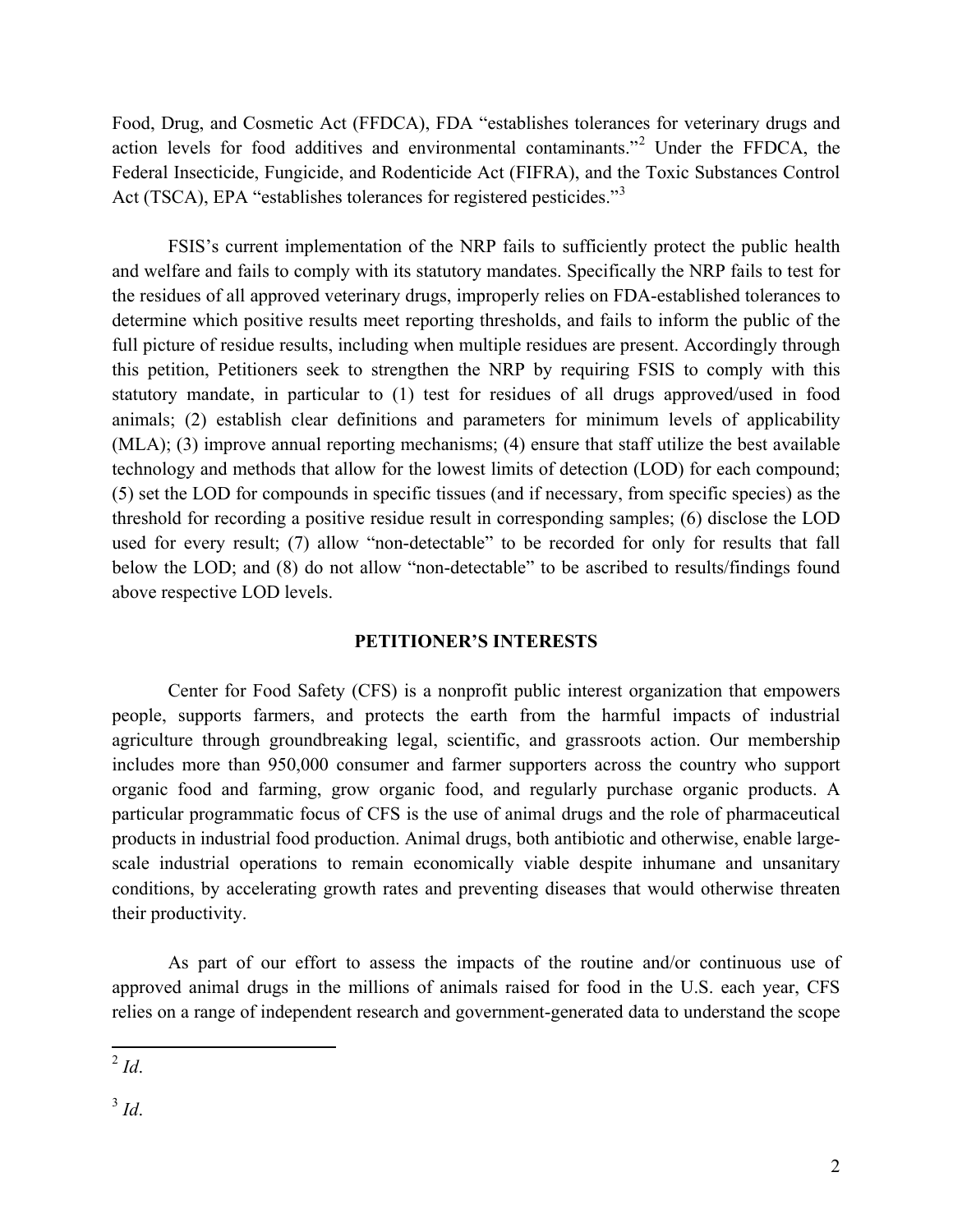of the issue, report on current scientific knowledge, and provide the public with accurate information. The FSIS National Residue Program (NRP) is one important governmental resource available regarding the fate, presence, and potential exposure for approved veterinary drugs. Unfortunately, CFS's thorough analysis of the FSIS data provided through the NRP has demonstrated substantial limitations in the accuracy and integrity of the program.

In particular, the program has the following problems:

- The NRP does not test for the residues of all veterinary drugs that are approved by the FDA and may be regularly used in food animals;
- The NRP relies on tolerances established by FDA to determine positive results that meet reporting thresholds rather than the levels to which methods are capable of accurately detecting and quantifying specific residues in tissues;
- The NRP does not define all scientific parameters necessary for careful and complete interpretation nor does it disclose the data behind all positive results; and
- Public reporting mechanisms, including the annual Red Book and the dataset spreadsheets available online, do not provide the full picture of residue results.

# **PETITION RULEMAKING ACTIONS REQUESTED:**

In light of the above flaws, Petitioners request specific changes to the NRP program. Pursuant to the Right to Petition Government Clause contained in the First Amendment of the United States Constitution,<sup>4</sup> the Administrative Procedure Act  $(APA)$ ,<sup>5</sup> and FSIS regulations,<sup>6</sup> Petitioners request FSIS take the following actions, in a timely fashion, in order to provide valuable information to the public and other federal agencies on the frequency and levels of drug residues in or on meat, poultry, and egg products in the U.S.:

- Incorporate all approved animal drugs into the NRP;
- The NRP must utilize the best available methods that provide for the lowest limits of detection and quantitation and disclose LOD used for each result;
- Use science-based thresholds, such as the LOD, for categorizing samples as positive for detectable residues and report all results for results found at or above the LOD;
- Establish clear definitions and parameters for MLAs; and

<sup>4</sup> U.S. CONST. amend. I.

 $5$  5 U.S.C. § 553(e).

<sup>6</sup> 9 C.F.R. Part 392.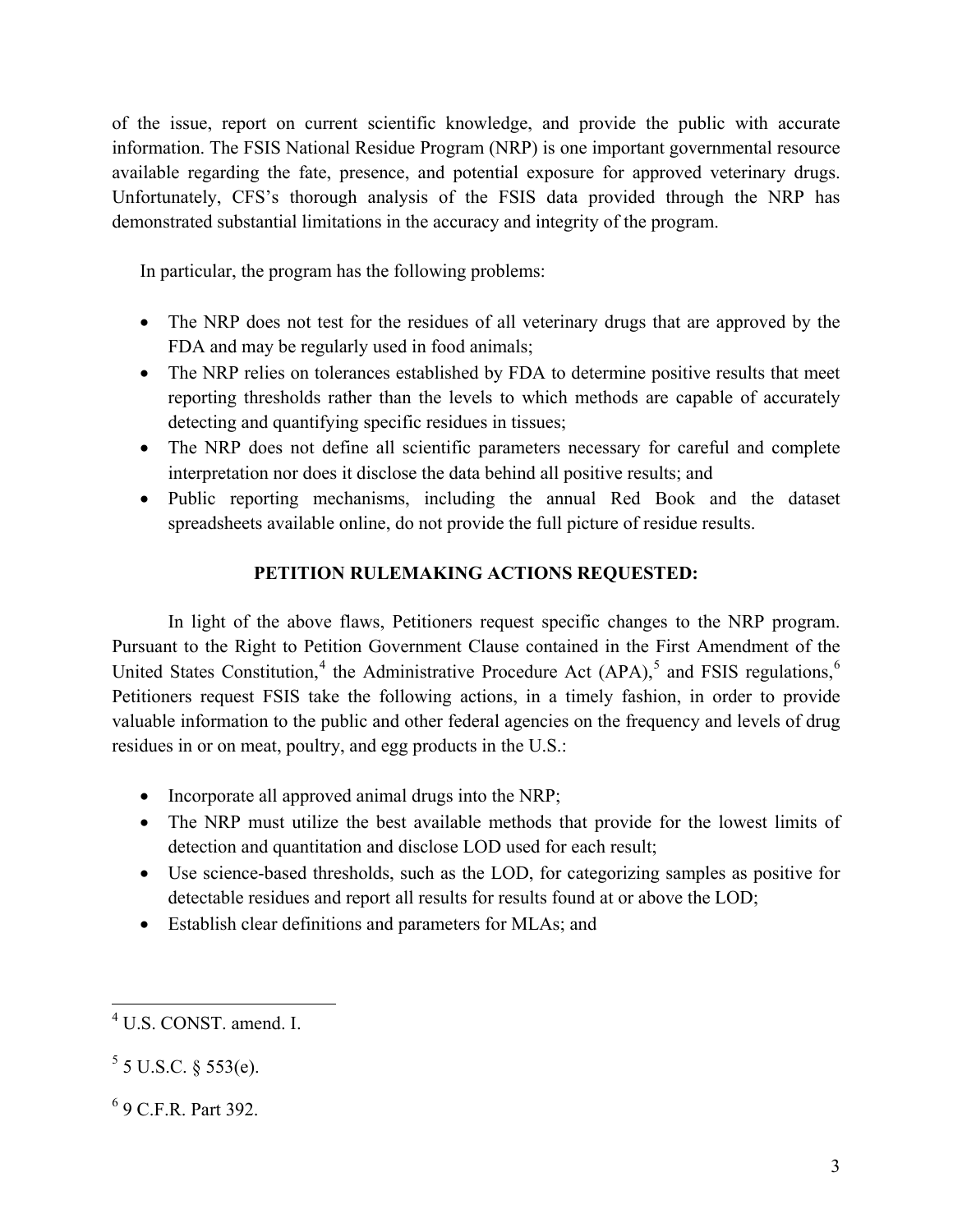• Improve the NRP reporting mechanisms to provide publicly-available information on all samples with positive residues regardless of whether the levels detected exceed minimum levels of applicability or FDA tolerances.

Failure by the Administrator to take the requested actions would severely harm Petitioners' interests. It also would violate the mandates of the Federal Meat Inspection  $Act^7$ , the Poultry Products Inspection Act<sup>8</sup>, and the Egg Products Inspection Act<sup>9</sup> to "protect the health and welfare of consumers" and would be arbitrary and capricious.

## **APPLICABLE LEGAL AND REGULATORY BACKGROUND**

Under the First Amendment to the U.S. Constitution, the people have a right "to petition the Government for a redress of grievances."<sup>10</sup> This right "is cut from the same cloth as the other guarantees of that Amendment, and is an assurance of a particular freedom of expression."<sup>11</sup> The Petition Clause ensures "that people 'may communicate their will' through direct petitions to the legislature and government officials."<sup>12</sup> The right to petition "extends to all departments of the Government<sup>"13</sup>

Under the APA, "[e]ach agency shall give an interested person the right to petition for the issuance, amendment, or repeal of a rule."<sup>14</sup> If an agency denies a petition, "[p]rompt notice shall be given of the denial . . . accompanied by a brief statement of the grounds for denial."<sup>15</sup> The denial of a petition is subject to judicial review.<sup>16</sup>

<sup>9</sup> 21 U.S.C. § 1031 *et seq*.

<sup>10</sup> U.S. CONST. amend. I.

<sup>11</sup> *McDonald v. Smith*, 472 U.S. 479, 482 (1985).

<sup>12</sup> *Id.* (quoting James Madison, 1 Annals of Cong. 738 (1789)).

<sup>13</sup> *Cal. Motor Transp. Co. v. Trucking Unlimited*, 404 U.S. 508, 510 (1972).

 $^{14}$  5 U.S.C. § 553(e).

<sup>15</sup> 5 U.S.C. § 555(e). *See Auer v. Robbins*, 519 U.S. 452, 459 (1997).

<sup>16</sup> 5 U.S.C. §§ 702, 706. *See Auer v. Robbins*, 519 U.S. at 459.

<sup>7</sup> 21 U.S.C. § 601 *et seq*.

<sup>8</sup> 21 U.S.C. § 451 *et seq*.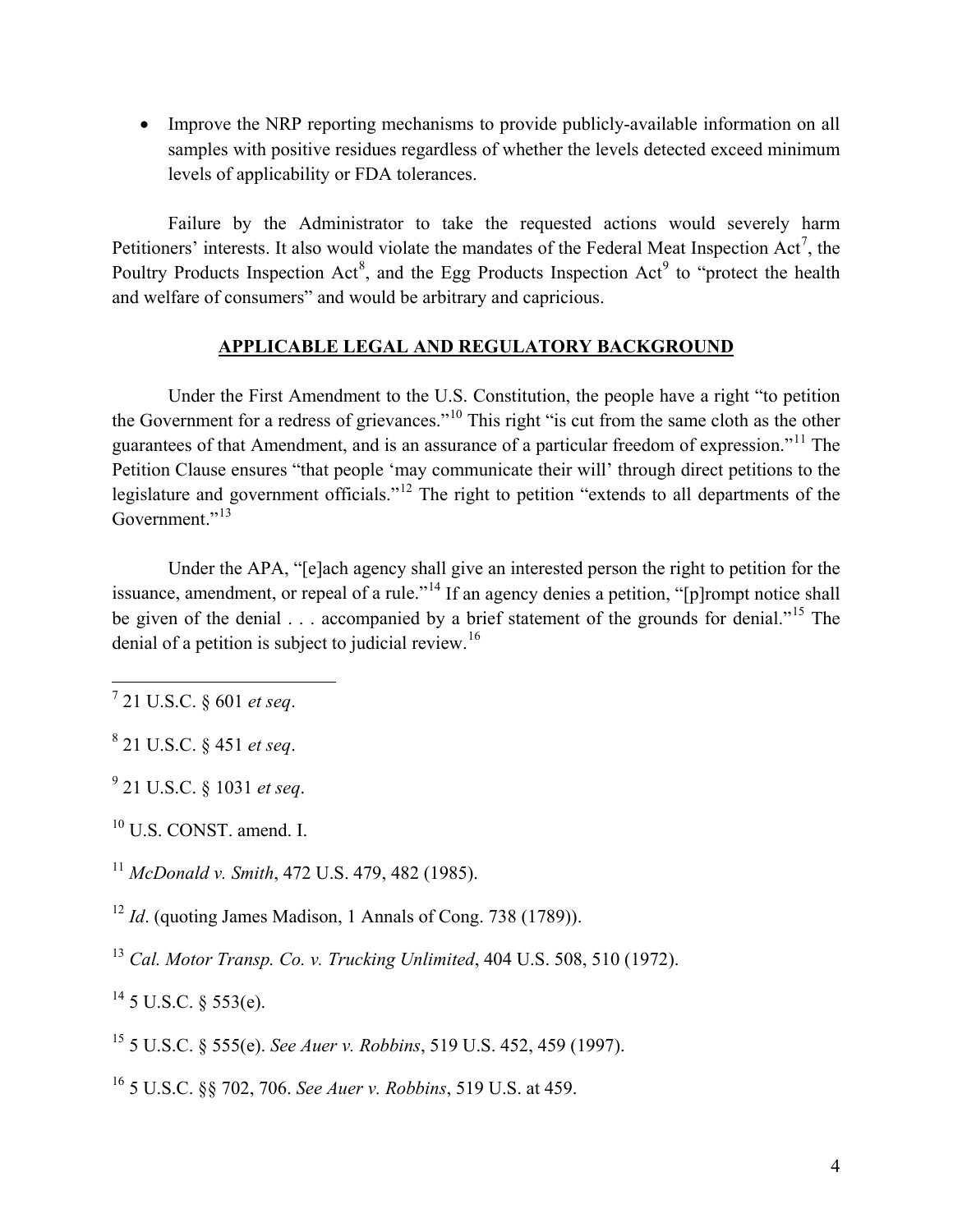FSIS administers the NRP under the Federal Meat Inspection Act, the Poultry Products Inspection Act, and the Egg Products Inspection Act.<sup>17</sup> Pursuant to these statutes, FSIS is charged with "assuring" that meat, poultry, and egg products distributed to consumers are wholesome, not adulterated, and properly marked, labeled, and packaged.<sup>18</sup> These statutes are intended to primarily benefit and inform consumers so that they have confidence that meat, poultry, and egg products are in fact safe for consumption when purchased.<sup>19</sup> Any rulemaking procedure conducted under these statutes must "emphasize the understanding of the consumer $[.]^{320}$ 

FSIS administers the NRP in cooperation with the FDA and the EPA, among other agencies.<sup>21</sup> FDA "establishes tolerances for veterinary drugs and action levels for food additives and environmental contaminants" under the  $FFDCA$ <sup>22</sup> EPA "establishes tolerances for registered pesticides under the FFDCA, FIFRA, and TSCA."<sup>23</sup>

https://www.fsis.usda.gov/wps/wcm/connect/0d633930-b5fa-4db1-965c-4f4769827301/2018- Blue-book.pdf?MOD=AJPERES.

<sup>18</sup> *See* 21 U.S.C. §§ 451 (poultry), 602 (meat), and 1031 (eggs).

<sup>19</sup> *See e.g.*, *Fed'n of Homemakers v. Hardin*, 328 F.Supp. 181, 184 (D.D.C. 1971) ("primary purpose" of Federal Meat Inspection Act "is to benefit the consumer and to enable him to have a correct understanding of and confidence in meat products purchased.").

<sup>20</sup> *Id*.

<sup>21</sup> *See* FSIS, National Residue Program for Meat, Poultry, and Egg Products: 2018 Residue Sampling Plans – Oct. 1, 2017 to Sept. 30, 2018, at 1, https://www.fsis.usda.gov/wps/wcm/connect/0d633930-b5fa-4db1-965c-4f4769827301/2018- Blue-book.pdf?MOD=AJPERES.

 $^{22}$  *Id*.

<sup>23</sup> *Id*.

<sup>&</sup>lt;sup>17</sup> See FSIS, National Residue Program for Meat, Poultry, and Egg Products: 2018 Residue Sampling Plans – Oct. 1, 2017 to Sept. 30, 2018,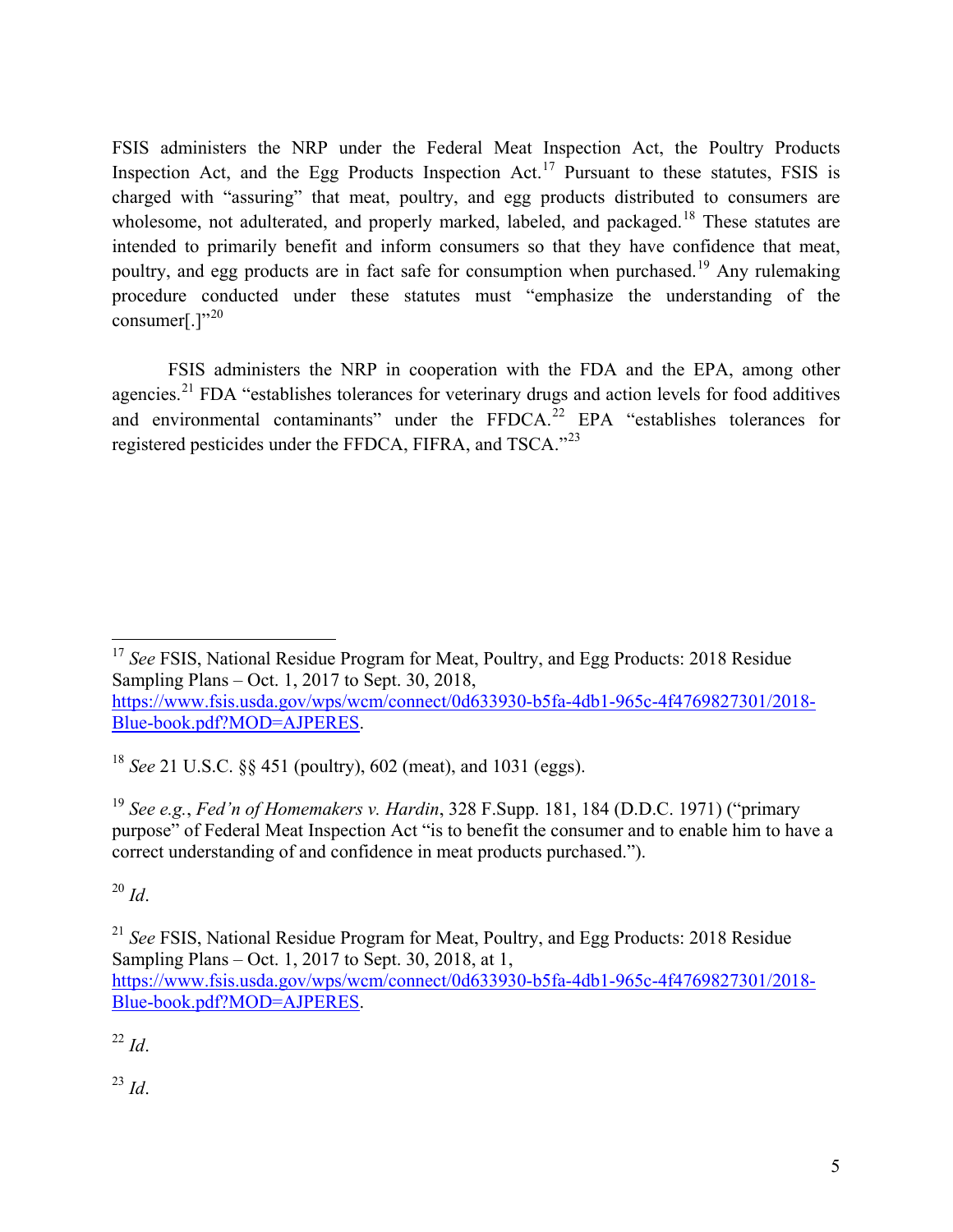#### **FACTUAL BACKGROUND AND ARGUMENT**

#### **Regulation of approved animal drugs and their residues**

In the United States, there are over 400 drug compounds approved for administration to food animals for growth promotion, feed efficiency, disease prevention, disease control, disease treatment, or reproductive purposes.<sup>24</sup> Many of these drugs can be administered to animals continuously for long durations of time or up until the last days or hours before slaughter, some without any drug withdrawal times. Due to such regular patterns of use, the presence and frequency of single and multiple drug residues in both the edible tissues and waste products of food animals must be thoroughly understood to best protect human health, food safety, and the environment, including soil and water systems near food animal operations--which can be vectors of virulent bacteria contamination downstream.

Regulatory oversight of animal drugs in the U.S. is complex, and involves, in addition to FSIS, the Centers for Disease Control and Prevention (CDC), the Center for Veterinary Medicine  $(CVM)$  within FDA, and EPA.<sup>25</sup> Among these agencies, FDA must pre-approve animal drugs before they can be commercialized and regulates their use and distribution afterward. However, CDC, FSIS, and EPA also serve important functions in federal monitoring and surveillance of animal drugs used in livestock.

Under the FFDCA, in evaluating an application for approval of a drug in animals FDA must consider: (1) the probable consumption of the drug and of any substance formed in or on food because of the use of the drug, and (2) the cumulative effect the drug has on humans or animals, taking into account any chemically or pharmacologically related substance.<sup>26</sup> Once approved, FDA does not routinely monitor emerging data on approved drugs but relies on others to bring the data to its attention.

<sup>24</sup> 21 C.F.R. § 520.23-520.2645 (Oral Dosage Form New Animal Drugs); 21 C.F.R. § 522.23- 522.2690 (Implantation or Injectable Dosage Form New Animal Drugs); 21 C.F.R. § 558.3- 558.680 (New Animal Drugs for Use in Animal Feeds).

<sup>25</sup> National Research Council, *The Use of Drugs in Food Animals: Benefits and Risks*. Washington, D.C.: National Academies Press, p. 88 (1999), available at https://www.ncbi.nlm.nih.gov/books/NBK232571/.

 $^{26}$  21 U.S.C. § 360b(d)(2).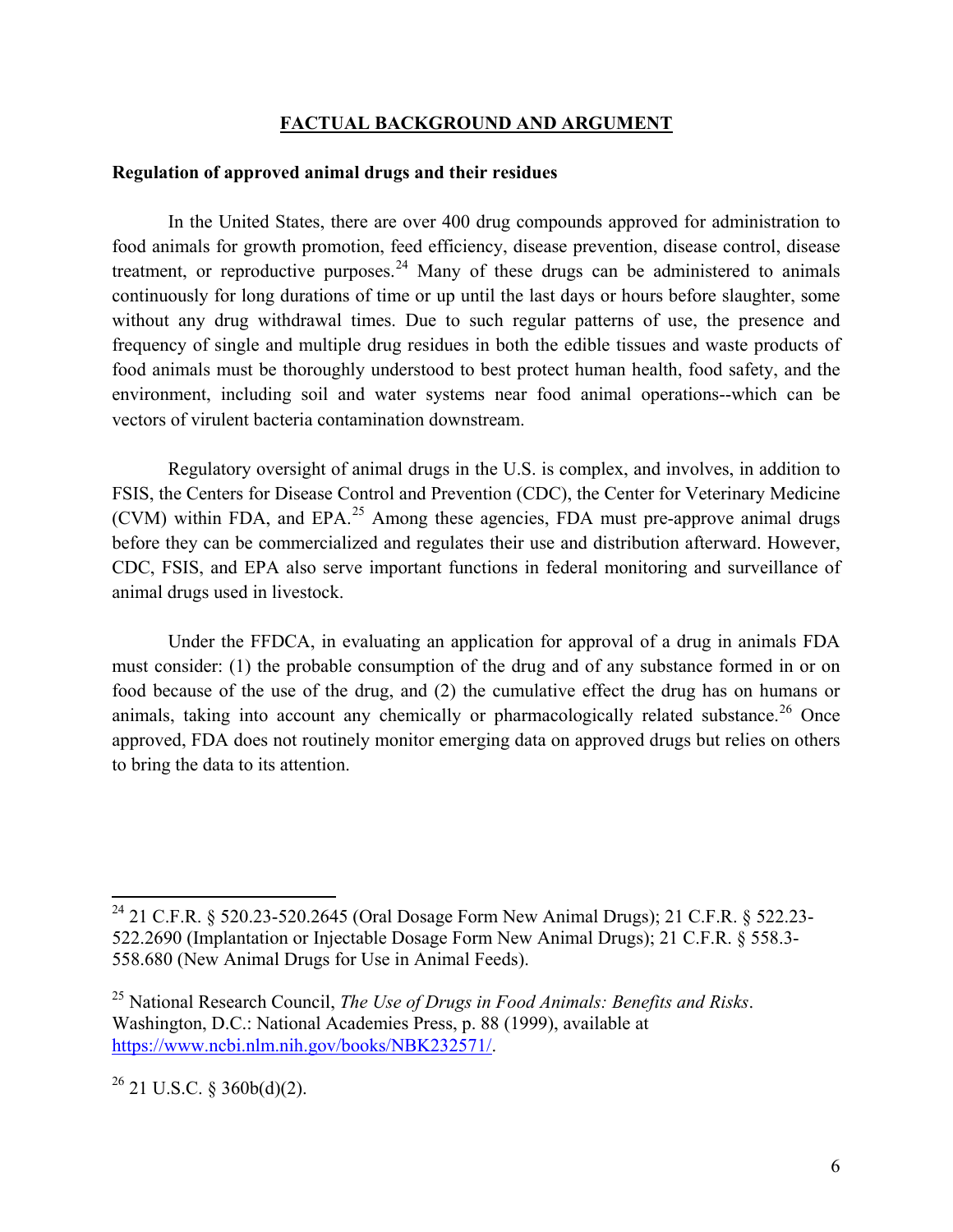Regardless of who requests review of a drug's safety or provides new data, FDA has a mandatory duty to withdraw approval of an animal drug when it finds the drug to be unsafe.<sup>27</sup> FDA must withdraw an approval for an animal drug if new evidence, tests, or methods developed since approval of the application show that the drug is not safe for use "under the conditions of use upon the basis of which the application was approved."<sup>28</sup> FSIS, along with CDC and EPA, maintain oversight of different agricultural pathways that can provide FDA with a more holistic understanding of the fate, effects, and safety of approved animal drugs to better inform the New Animal Drug Application (NADA) and potential withdrawal processes.

FSIS must "protect the health and welfare of consumers" by "assuring" that meat and meat food products distributed to consumers "are wholesome, not adulterated, and properly marked, labeled, and packaged."<sup>29</sup> Congress enacted nearly identical statutes with respect to poultry and eggs.<sup>30</sup> "As a public health agency, FSIS uses science to achieve the statutory mission laid out for [it] by Congress."<sup>31</sup> "FSIS must use science-based practices" to achieve its "continued mission . . . to ensure that consumers have the safest possible food supply."<sup>32</sup> Accordingly, and in order to provide FDA with an accurate understanding of the frequency and levels at which residues of approved drugs are present on meat, poultry and eggs, FSIS must utilize the best available science and analytical methods to achieve the lowest limits of detection possible in order to ensure that consumers have the safest possible food supply.<sup>33</sup> Using the lowest limits of detection based on current methods, FSIS must also provide FDA and the public with complete information about all detectable residues in its random and targeted sampling each year and cannot limit reporting to violative residues.

 $^{28}$  21 U.S.C. § 360b(e)(1)(B).

 $29$  21 U.S.C. § 602.

<sup>30</sup> *See* 21 U.S.C. §§ 451 (poultry) and 1031 (eggs).

l 27 21 U.S.C. § 360b(e); *Rhone-Poulenc, Inc. v. FDA*, 636 F.2d 750, 752-53 (D.C. Cir. 1980) (upholding FDA's order withdrawing the new animal drug approval for the use of diethylstilbestrol (DES)).

<sup>31</sup> FSIS, *One Team, One Purpose: Protecting Public Health and Preventing Foodborne Illness*, at 3 (Dec. 1, 2013), https://www.fsis.usda.gov/wps/wcm/connect/7a35776b-4717-43b5-b0ceaeec64489fbd/mission-book.pdf?MOD=AJPERES.

 $32$  FSIS, FSIS as a Public Health Agency: Essentials of a Public Health Regulatory Agency, at 15 (Sept. 4, 2012), https://www.fsis.usda.gov/wps/wcm/connect/32fda672-a9b5-427f-aedbf2466a0fc1b7/PHVt-Essentials PH Regulatory Agency.pdf?MOD=AJPERES.

<sup>33</sup> *Id*.; *see* 21 U.S.C. §§ 451, 602, and 1031.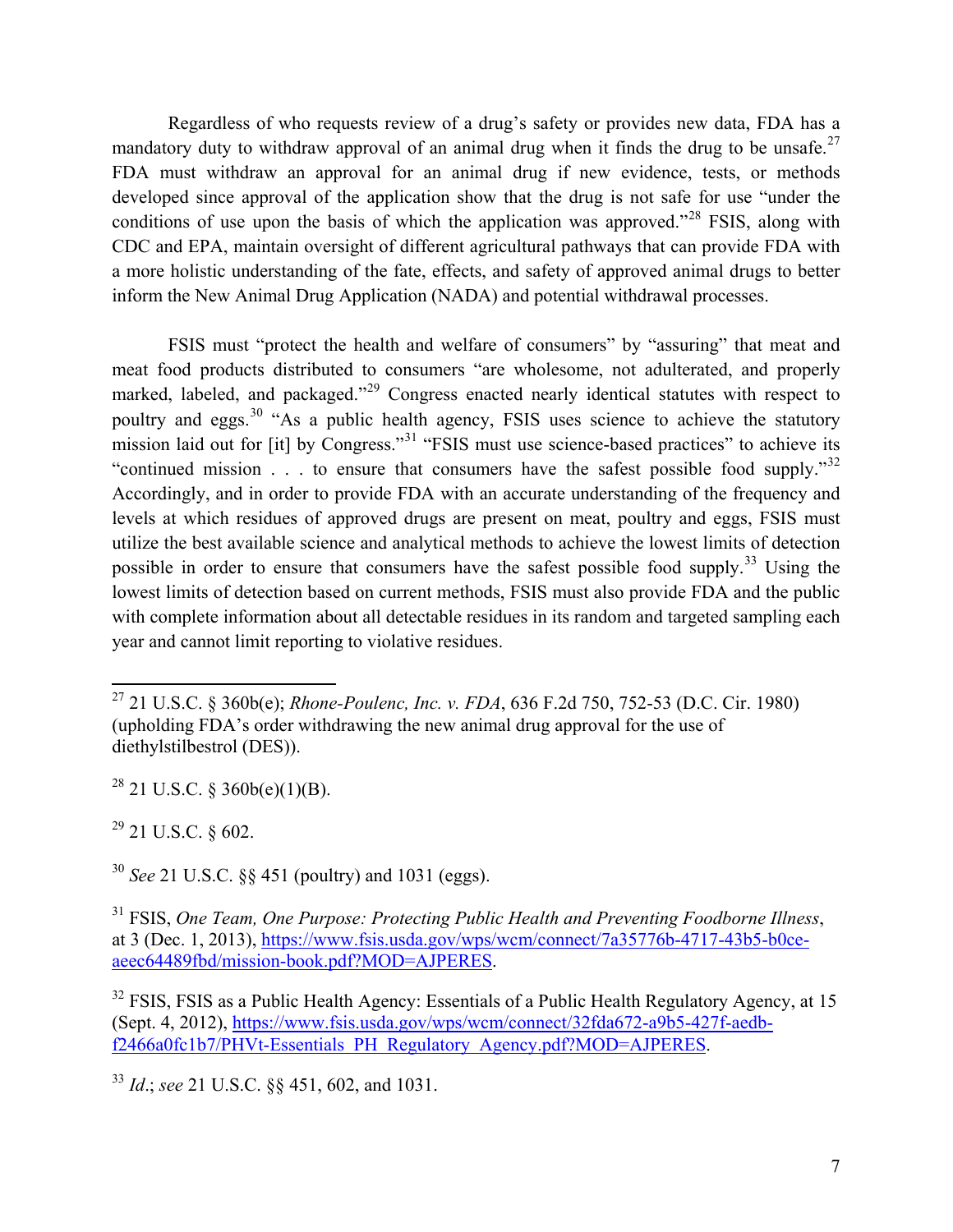Adequate understanding of the frequency and levels of animal drug residues on meat, poultry and eggs is essential to protecting public health and ensuring adequate regulatory oversight. Unfortunately, FSIS's current sampling program does not accurately capture the presence of single or multiple veterinary residues in meat, poultry, and eggs, and independent research indicates that residues may be more prevalent in our food supply than FSIS reporting suggests.

For example, a Consumer Reports study tested approximately 240 pork products, and found residual amounts of ractopamine in about one-fifth of the samples tested.<sup>34</sup> The majority of detected residues were present at levels below 5 ppb, which is well below FSIS's minimum levels of applicability (MLA) for swine muscle of 25 ppb. This illustrates the extent to which FSIS is failing to provide the public or other regulatory agencies with adequate information about the actual presence of single or multiple veterinary drug residues in animal tissues. By using technology and methodology that allowed for a low detection threshold, below 5 ppb, Consumer Reports scientists were able to accurately detect the presence of ractopamine residues in nearly 50 pork samples among a comparatively small sample set (n=240). In contrast, FSIS testing of just over 90,000 non-dairy cattle and pork in FY 2017 and 2016 identified only 24 samples with positive ractopamine residues, ranging from the lowest positive, non-violative residue level reported of 5 ppb to levels as high as 167 ppb.<sup>35</sup>

Ractopamine is just one example illustrating the likelihood that FSIS is underreporting the actual presence of single and multiple veterinary drug residues in meat, poultry, and eggs each year. It is likely that FSIS is similarly underreporting the presence of several, if not all, veterinary drug residues included in its sampling program. Additionally, the fact that FSIS residue protocols do not require testing for residues of dozens of approved animal drugs that may be routinely used in food animals, the public and the federal government are in the dark regarding the extent and frequency of acute and chronic exposure to multiple drug residues. A study by a researcher at the University of Michigan investigating residues of approved antimicrobial drugs in meat and egg samples found lasalocid residues in 11 of 15 samples, ranging from 2.8 to 15.5 ppb; clopidol in 15 of 15 samples ranging from 203.2 to 1,414.5 ppb; salinomycin in 10 of 15 samples ranging from 4.1 to 14.5 ppb; monensin in 8 of 15 samples

 <sup>34</sup> Consumer Reports, *Consumer Reports Investigation of Pork Products Finds Potentially Harmful Bacteria Most of Which Show Resistance to Important Antibiotics*, Press Release (Nov. 27, 2012), https://www.consumerreports.org/media-room/press-releases/2012/11/my-entry-4/.

<sup>35</sup> Datasets available as spreadsheets via FSIS at https://www.fsis.usda.gov/wps/portal/fsis/topics/data-collection-and-reports/chemistry/redbooks/red-book. FY 2017 samples positive for ractopamine: 8 steer, 3 market swine. FY 2016 samples positive for ractopamine: 4 heifer, 3 steer, 6 market swine.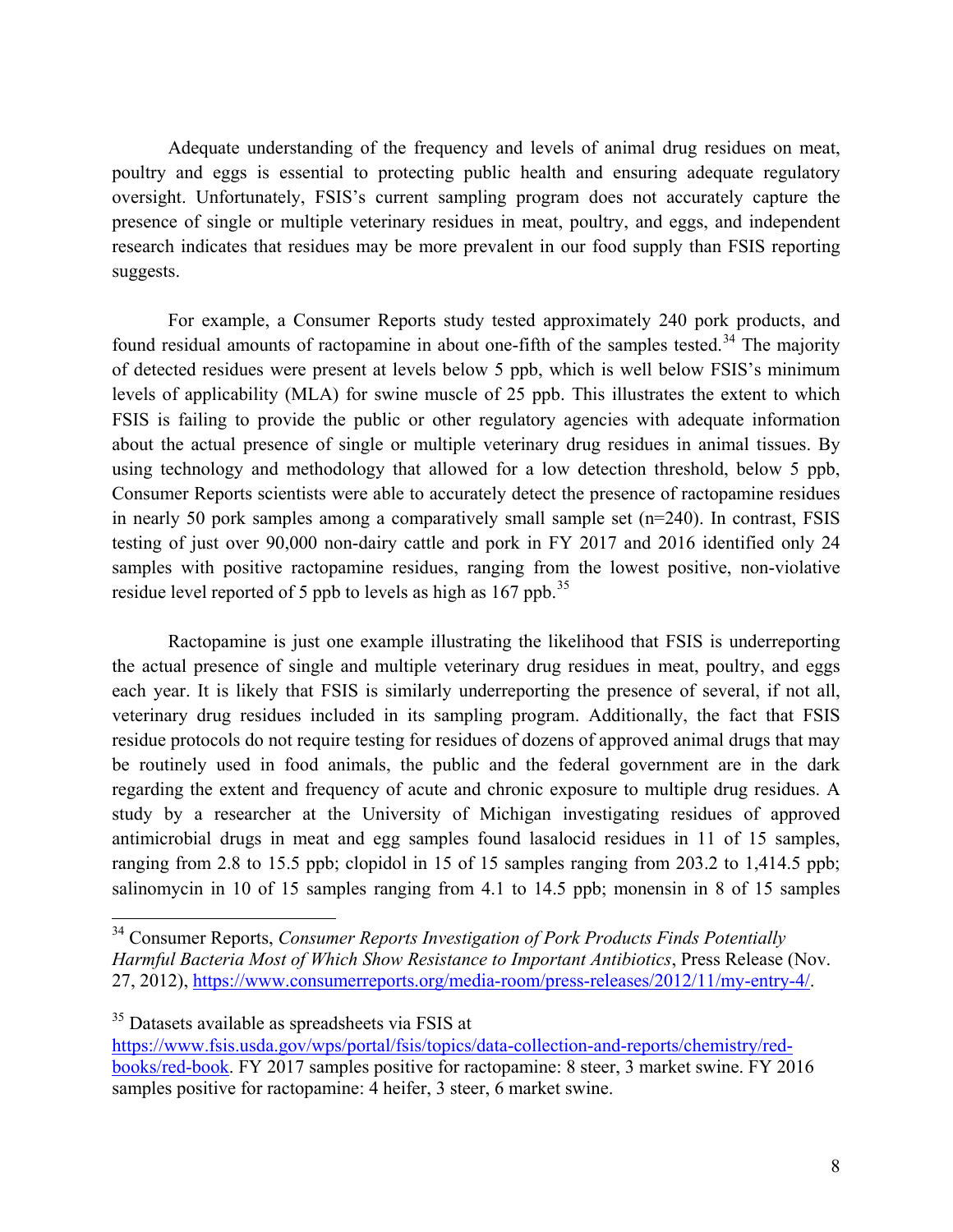ranging from 1.6 to 6.6 ppb; decoquinate in 9 of 15 samples ranging from 30.2 to 191.5 ppb; halofuginone in 15 of 15 samples ranging from 1.1 to 4.4 ppb; and diclazuril in 14 of 15 samples ranging from 2.7 to 20.1 ppb. $36$ 

Continued detection of positive and variable veterinary drug residues at high frequency rates in meat, poultry, and eggs by independent scientific studies indicates that regulatory agencies lack sufficient information required to properly oversee the approval and use of animal drugs. During the NADA process, FDA is required to consider the likelihood that the drug or its residues may be consumed due to its presence in or on foods as well as the cumulative effect of exposure to the drug and any other pharmacologically related substances.<sup>37</sup> To accomplish these objectives, FDA must have access to complete, precise, reliable and accurate information regarding the frequency and levels at which residues of all approved veterinary drug may be present on meat, poultry, and eggs. Providing such data is critical to the regulation of animal drugs, especially given the complete lack of oversight, monitoring, or tracking of drug residues and public exposures through non-food pathways at this time

#### **FSIS must test for all drugs approved for use in food animals in the U.S.**

Currently, the residues of most routinely used animal drugs are not tracked by any federal or state agency. FSIS is the only agency monitoring the residues of any veterinary drugs. However, FSIS's annual monitoring program—the NRP—includes only a limited number of approved veterinary drugs. In 2017, for example, the NRP tested for only 49 approved animal drugs (see Table 1). The remaining 171 compounds in the agency's testing protocol are either veterinary drugs not approved for use in food animals (and therefore illegal), pesticides, or metals. There are *hundreds* of other animal drugs that are legally used routinely in food animals that are not captured by FSIS's current testing protocols. Further, FSIS only consistently tests edible tissues gathered through randomly scheduled sampling or inspector-generated samples. No agency at this time monitors residues of any veterinary drugs in food animal waste products, which may enter the environment and impact public health depending on waste management strategies, including their use as fertilizer in crop production.

<sup>&</sup>lt;sup>36</sup> W. Banka, "Veterinary Drugs Not Approved for Human Use in the US Food Supply: Evidence and Policy Implications," Mich. J. of Pub. Affairs, 15 (May 28, 2018): pp. 5-17. https://issuu.com/michiganjournalofpublicaffairs/docs/mjpa-vol15-final.

 $37$  21 U.S.C. § 360b(d)(2).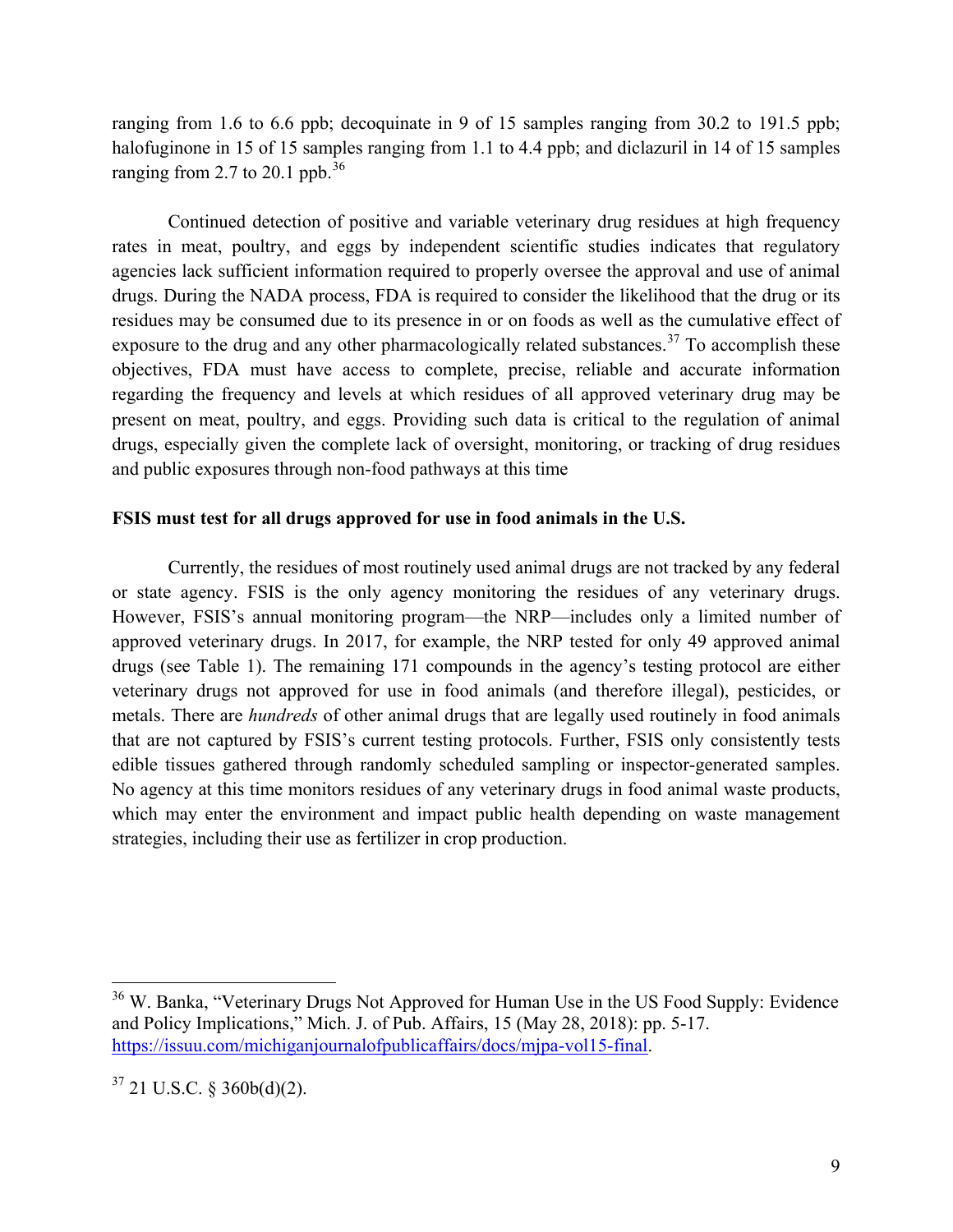|                                    | Albendazole               | Amoxicillin               | Ampicillin                 | Azaperone               | Carbadox       |
|------------------------------------|---------------------------|---------------------------|----------------------------|-------------------------|----------------|
|                                    | Chlortetracyline          | Cloxacillin               | Danofloxacin               | Doramectin              | Enrofloxacin   |
|                                    | Eprinomectin              | Erythromycin A            | Fenbendazole               | Florfenicol             | Flunixin       |
| <b>Multi-Residue</b>               | Gamithromycin             | Levamisole                | Lincomycin                 | Melengestrol<br>acetate | Morantel       |
| <b>Method</b>                      |                           |                           |                            |                         | tartrate       |
|                                    | Moxidectin                | Oxytetracyline            | Penicillin G               | Pirlimycin              | Ractopamine    |
|                                    | Sulfachlor-<br>pyridazine | Sulfa-methoxine           | Sulfaethoxy-<br>pyridazine |                         | Sulfamethazine |
|                                    | Sulfaquinoxaline          | Tetracycline              | Thiabendazole              | Tildipirosin            | Tilmicosin     |
|                                    | Tulathromycin A           | Tylosin                   | Virginiamycin              | Zeranol                 |                |
| Aminoglycocides                    | Apramycin                 | Gentamycin                | Hygromycin B               | Neomycin                | Spectinomycin  |
| <b>Method</b>                      | Streptomycin              |                           |                            |                         |                |
| Beta-agonist<br><b>Method</b>      | Zilpaterol                |                           |                            |                         |                |
| Avermectin<br><b>Method</b>        | <b>Ivermectin</b>         |                           |                            |                         |                |
| <b>Pesticides</b><br><b>Method</b> | <b>Dichlorvos</b>         | Imidacloprid<br>(topical) |                            |                         |                |

**Table 1: Veterinary Drugs Approved for Use in Food Animals and Included in FSIS NRP Testing - 2017**

Stringent regulation, oversight, and monitoring of animal drugs *and* their residues are imperative to protect public health and the environment. In particular, drugs that may be used routinely and/or continuously should be of high priority for federal monitoring and oversight to determine the extent of public exposure to pharmaceutical residues. The goal should be to ensure that people and the environment are not regularly exposed to pharmaceutical residues. In particular, monitoring all drugs that have indications for increased weight gain, improved feed efficiency, and continuous prevention or control of undiagnosed diseases or pathogens should be incorporated into all current and future federal residue monitoring programs. Drugs with these or similar indications can be administered to food animals for weeks, months, or possibly years at a time. Long duration of use, even at low levels, increases the risk of accumulating residues in the tissues or waste of animals at detectable or violative levels.

In addition, cumulative exposure and impacts from multiple drug residues must be better understood and addressed by current and future federal residue programs, including FSIS's NRP. An animal raised for food in the U.S. will likely receive multiple drugs through feed, water, injection, or oral dosage throughout its lifespan. For example, an animal may receive continuous doses of a drug approved for increased rate of weight gain and improved feed efficiency, an antiparasitic for routine disease prevention, and an antibiotic prescribed by a veterinarian to treat or control bacterial infection. Research demonstrates that meat and poultry at the retail stage tests positive for multiple drug residues in a single cut or package. The University of Michigan research provides recent evidence supporting this, finding that every sample tested was positive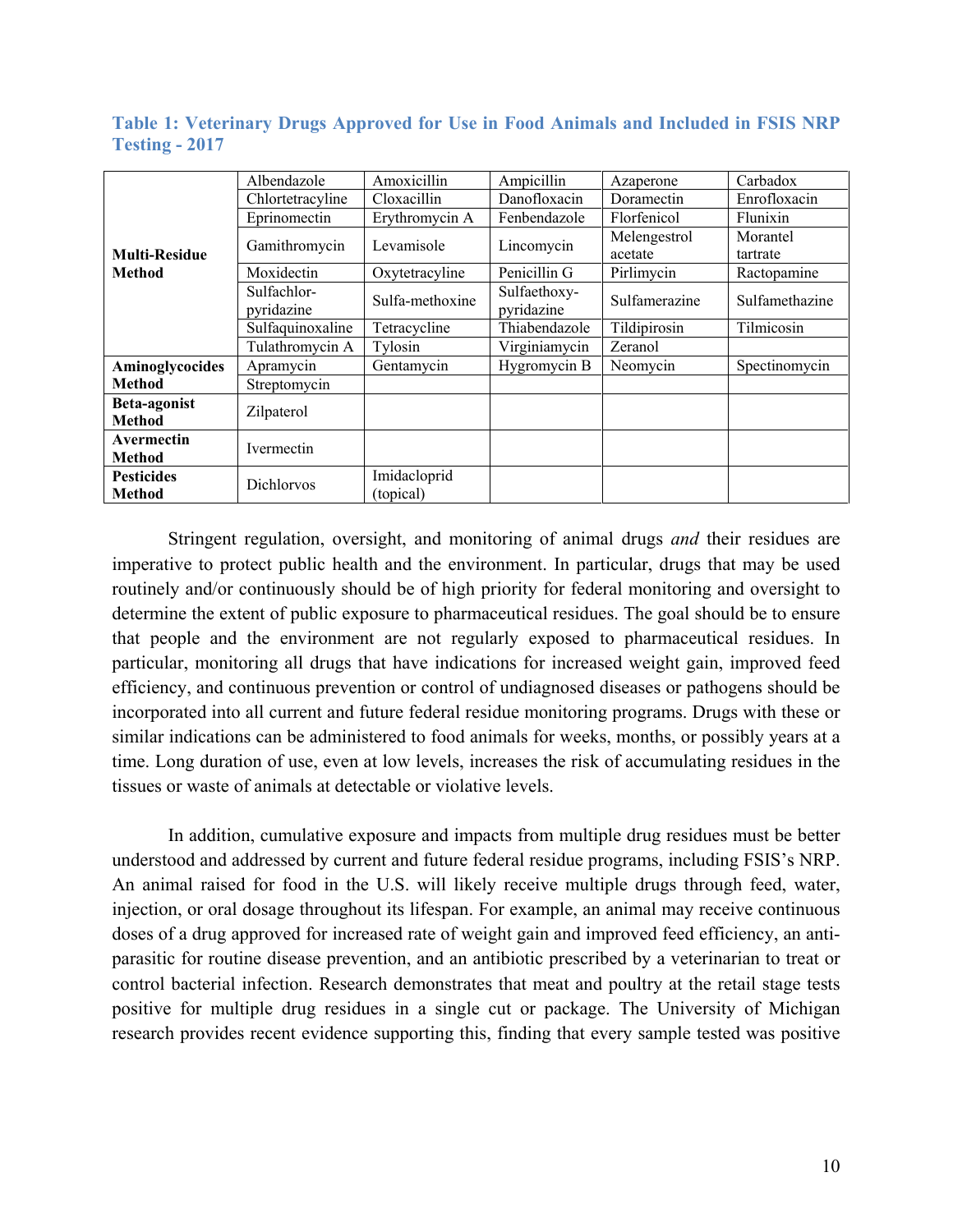for three or more of the 12 veterinary drugs tested for, with six samples testing positive for nine or more residues.<sup>38</sup>

As such, individuals may be routinely exposed to several drugs or drug residues simultaneously, the interactions of which and their cumulative implications for human health are not being sufficiently researched or understood. Not only must cumulative exposure and impacts be considered during the new animal drug application process, it must also be factored into how FSIS reports on the presence of detectable residues in meat and poultry samples, whether violative or non-violative. Further, the University of Michigan study concludes that, "[t]he presence of multiple veterinary drug residues in every sample tested in this study suggests that the U.S. system for assigning MRL values requires significant updates…if the results of this small study are corroborated by larger studies, the conclusion must be that those who participate in eating this part of the U.S. food supply are exposed to multiple drug residues in every meat and egg sample consumed."<sup>39</sup>

The University of Michigan study also demonstrates the frequency at which many drug residues are detected in meat and poultry that are not included in FSIS's NRP. This means that meat and poultry samples that FSIS has determined are free of any detectable residues may nevertheless contain residues of multiple approved animal drugs for which the agency simply is not testing. For example, the study found that clopidol was present in all 15 products sampled, diclazuril in 14, and lasalocid in 11, none of which are routinely tested for by FSIS. Additional studies have consistently found food contaminated with lasalocid, clopidol in commercial egg samples, as well as nicarbazin, which is also not included in FSIS's testing protocol.<sup>40</sup> Additional approved drugs that are not tested include: amprolium, bacitracin, decoquinate, efrotomycin, ethopabate, halofuginone, laidlomycin, monensin, narasin, trenbolone, or zoalene.<sup>41</sup>

Several approved animal drugs can be administered to food animals continuously, for long durations of time, and with minimal or absent withdrawal times required before slaughter. In particular, drugs with indications for increased rate of weight gain, improved feed efficiency, or prevention of disease in healthy, asymptomatic animals are allowed to be used routinely. Such

<sup>38</sup> W. Banka, *Veterinary Drugs Not Approved for Human Use in the US Food Supply: Evidence and Policy Implications*, Mich. J. of Pub. Affairs, 15 (May 28): pp. 5-17 (2018). https://issuu.com/michiganjournalofpublicaffairs/docs/mjpa-vol15-final.

<sup>39</sup> *Id*. at 15.

<sup>40</sup> Lesa Clarke, et al., *A review of coccidiostats and the analysis of their residues in meat and other food*, 97 Meat Science 358, 360, 363 (2014).

<sup>41</sup> FSIS, *United States National Residue Program for Meat, Poultry, and Egg Products 2017 Residue Sampling Plans*. October 1, 2016 to September 30, 2017 (2016).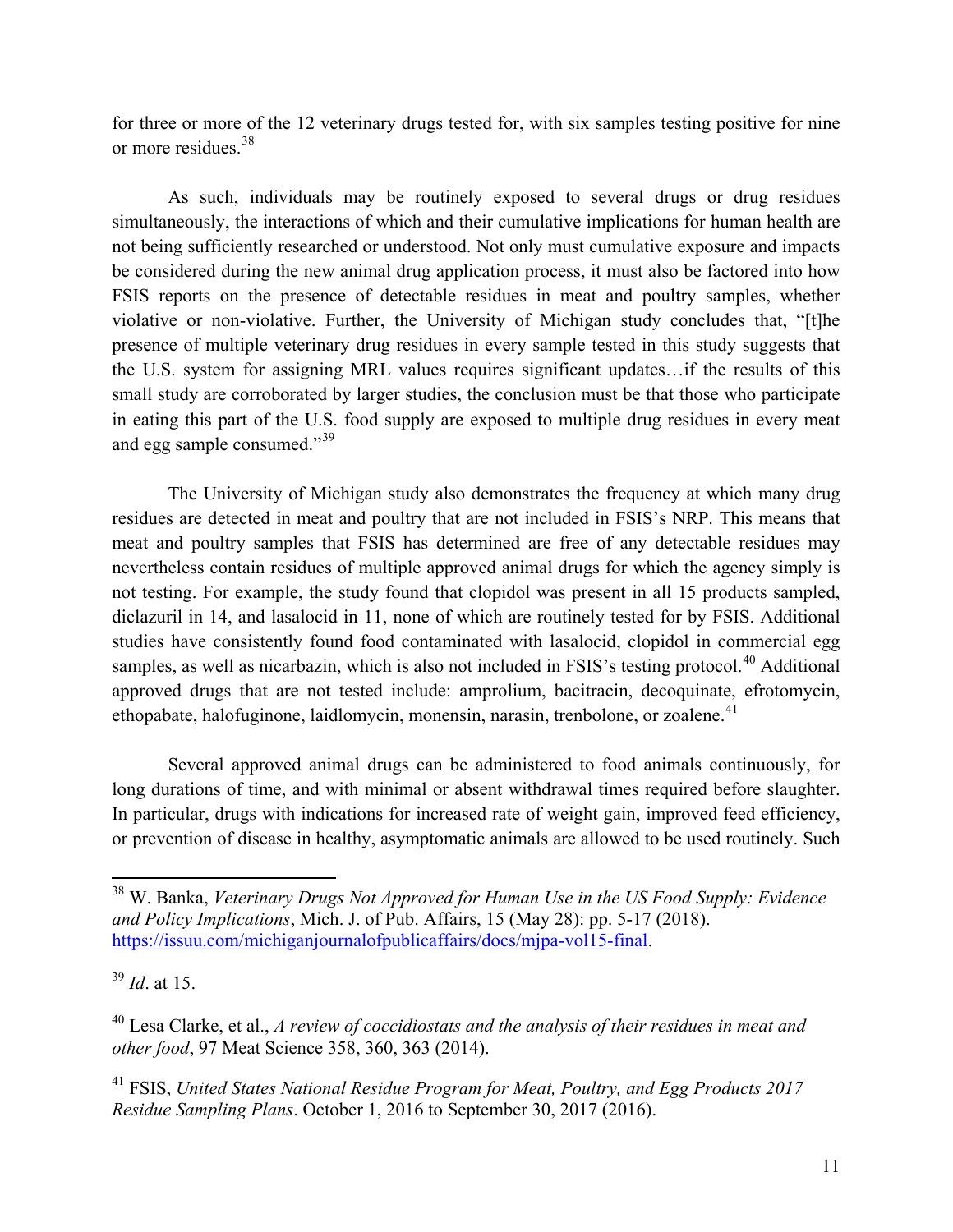patterns of use would be expected to increase the likelihood that residues of these drugs are accumulating at detectable levels in edible tissues and/or waste products. Despite this, many drugs with such indications are not included in FSIS testing protocols (See Table 2). There are at least 13 approved animal drugs allowed for extended or continuous use in at least one major species that FSIS does not look for in its testing of domestic meat and poultry products. Some, like amprolium, monensin, and decoquinate, may be used for the entire life of the animal. Still others, like clopidol, lasalocid, and nicarbazin, are regularly detected on products tested by independent studies.

| <b>Drug Name</b>       | <b>Species</b>          | <b>Allowed Duration</b>                                         | <b>Withdrawal Period</b> |
|------------------------|-------------------------|-----------------------------------------------------------------|--------------------------|
| <b>Amprolium</b>       | Cattle                  | 21 days                                                         | 24 hours                 |
|                        | <b>Broiler Chickens</b> | Lifespan                                                        | None                     |
|                        | Laying Hens             | Lifespan                                                        | None                     |
|                        | Turkeys                 | Lifespan                                                        | None                     |
| <b>Bacitracin zinc</b> | Chickens                | Throughout growing stage<br>(approx. X weeks)                   | None                     |
|                        | Laying Hens             | No limit                                                        | None                     |
|                        | Swine                   | Throughout growing and<br>finishing stages (approx. X<br>weeks) | None                     |
|                        | Turkey                  | Throughout growing stage                                        | None                     |
| <b>Clopidol</b>        | <b>Broiler Chickens</b> | Lifespan                                                        | 5 days                   |
| Decoquinate            | Cattle                  | 28 days                                                         | None                     |
|                        | <b>Broiler Chickens</b> | Lifespan                                                        | None                     |
| <b>Diclazuril</b>      | <b>Broiler Chickens</b> | Lifespan                                                        | None                     |
|                        | Turkeys                 | Lifespan                                                        | None                     |
| Efrotomycin            | Swine                   | Continuously until 250lbs                                       | None                     |
| Laidlomycin            | Cattle                  | Throughout confinement                                          | None                     |
| Lasalocid              | <b>Broiler Chickens</b> | Lifespan                                                        | None                     |
|                        | Cattle                  | Throughout pasture-feeding<br>and during confinement            | None                     |
| <b>Monensin</b>        | Cattle                  | Continuously while in<br>confinement                            | Not stated               |
|                        | <b>Broiler Chickens</b> | Lifespan                                                        | None                     |
|                        | Turkeys                 | Lifespan                                                        | None                     |
| <b>Narasin</b>         | <b>Broiler Chickens</b> | Lifespan                                                        | 5 days                   |
|                        | Swine                   | Continuously after 4 weeks<br>of age                            | None                     |
| <b>Nicarbazin</b>      | <b>Broiler Chickens</b> | Continuously after chicks<br>are placed on litter               | 4 days                   |
| Salinomycin            | Laying Chickens         | Lifespan                                                        | None                     |

| Table 2: Approved Animal Drugs with Continuous Use and/or Short Withdrawals and not |  |  |  |
|-------------------------------------------------------------------------------------|--|--|--|
| <b>Included in FSIS NRP Testing - 2017</b>                                          |  |  |  |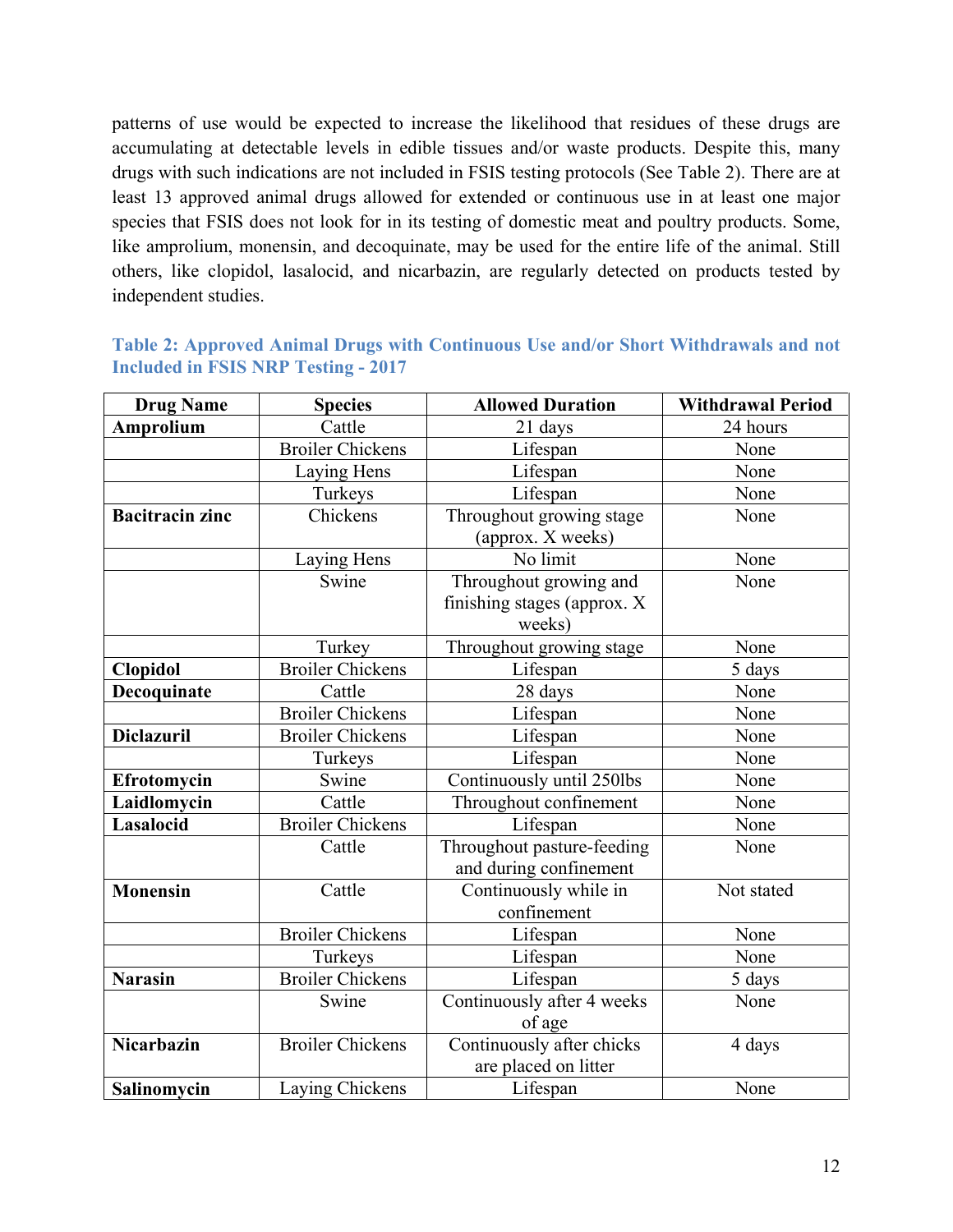|                   | <b>Broiler Chickens</b> | 5 days           | 24 hours         |
|-------------------|-------------------------|------------------|------------------|
| <b>Trenbolone</b> | Cattle                  | None established | None established |
| acetate and       |                         |                  |                  |
| estradiol         |                         |                  |                  |
| (combination)     |                         |                  |                  |

A national residue sampling program that does not test for hundreds of approved animal drugs that may be used regularly or continuously in food animals, and where results of independent studies demonstrate the likelihood of frequent and multiple residues present, is not sufficiently protecting the public from exposure to these drugs when meat, poultry and eggs are consumed.<sup>42</sup> In fact, this practice appears to hinder if not defeat the FFDCA mandate that requires FDA to determine (1) the probable consumption of the drug and of any substance formed in or on food because of the use of the drug, and (2) the cumulative effect the drug has on humans or animals, taking into account any chemically or pharmacologically related substance.<sup>43</sup> Without adequate testing, transparent and complete reporting, it is not possible to meet this mandate.

Testing methods for many untested drugs are available  $44$ , including multi-residue methods using liquid chromatography – tandem mass spectrometry  $(LC - MS/MS)$ , which must be immediately incorporated into FSIS's annual sampling plans. In 2012, researchers published two studies demonstrating the ability to reliably detect the residues of over 100 veterinary drugs using a single ultrahigh performance LC – MS/MS method, and demonstrated that FSIS needed to adopt newer analytical methods.<sup>45</sup>

 $43$  21 U.S.C. § 360b(d)(2).

<sup>44</sup> JW Kang, et al., *Veterinary drug residues in domestic and imported foods of animal origin in the Republic of Korea*, Food Additives & Contaminants: Part B, 8(2): pp. 106-112 (2015).

<sup>45</sup> S.J. Lehotay, et al. (2012). *Development and validation of a streamlined method designed to detect residues of 62 veterinary drugs in bovine kidney using ultra-high performance liquid chromatography – tandem mass spectrometry*, Drug Testing and Analysis, *4 (Suppl. 1)*: pp. 75- 90; L. Geis-Asteggiante, et al. (2012). *Ruggedness testing and validation of a practical analytical method for >100 veterinary drug residues in bovine muscle by ultrahigh performance liquid chromatography - tandem mass spectrometry*, Journal of Chromatography A, 1258: pp. 43-54.

<sup>&</sup>lt;sup>42</sup> 21 U.S.C.  $\&$  451 (poultry), 602 (meat), and 1031 (eggs).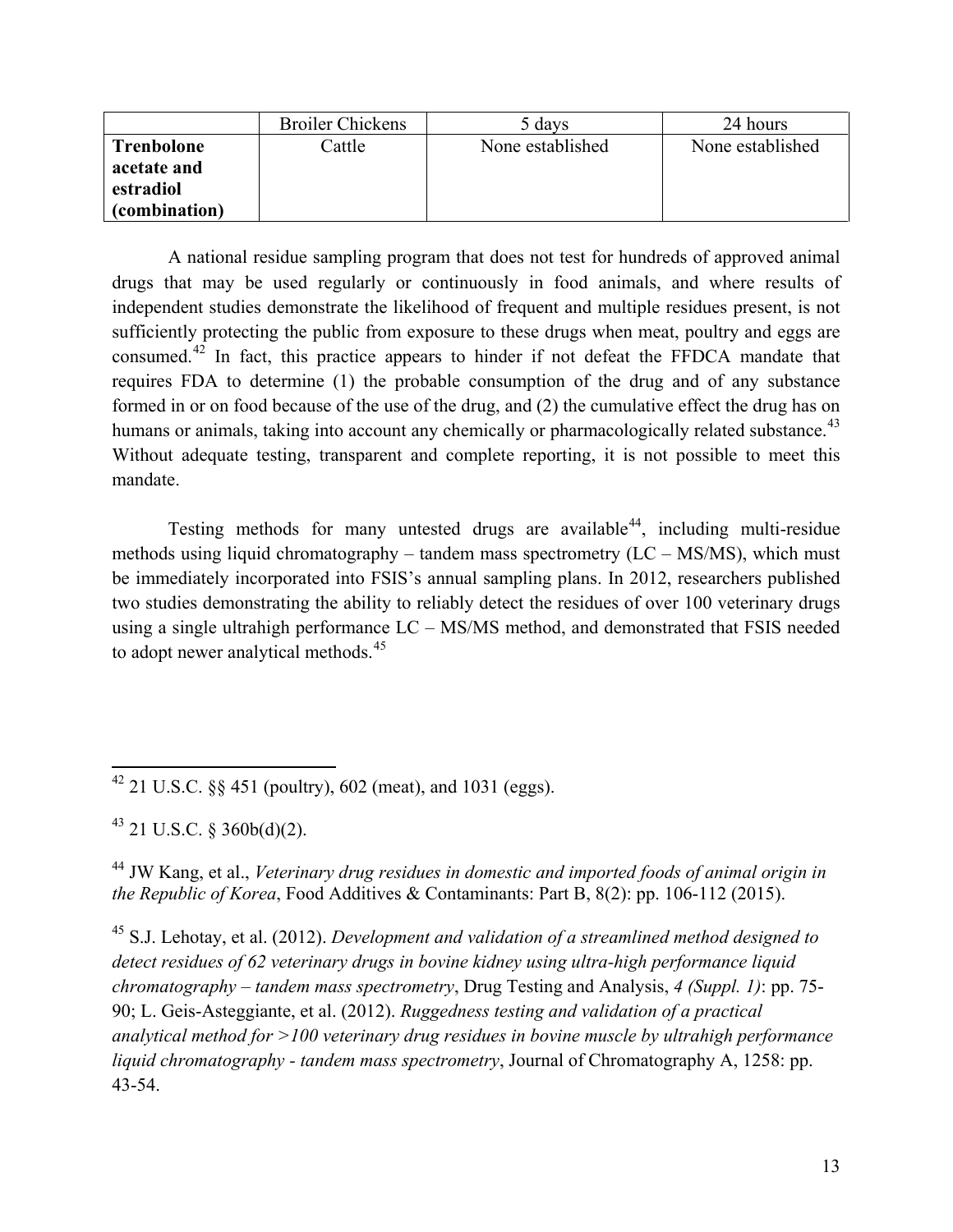#### **FSIS must establish clear definitions and parameters for MLAs.**

In addition to incorporating additional drugs into FSIS's annual sampling and testing protocol, and in order to "ensure the safest possible food supply" that "protect[s] the health and welfare of consumers," the agency must reevaluate its use of regulatory thresholds to determine that residue levels warrant reporting as detected verses not detected.<sup>46</sup> Currently, FSIS's MLAs for animal drugs are established based on regulatory tolerance levels set by FDA for specific species and tissues.<sup>47</sup> The FDA tolerance for ractopamine in pig tissue, for example, is 150 ppb for liver and 50 ppb for muscle.<sup>48</sup> Subsequently, FSIS's MLAs are 75 and 25 ppb, respectively.<sup>49</sup> According to FSIS officials, among other factors, drug residues in a sample must be above the established MLA for the respective species and tissue before it is considered to have screened positive for that residue.<sup>50</sup> That is not in line with scientific principles of testing which would typically characterize a detected result above the LOD to be a positive, and characterize any "negative finding" as below the LOD used. The LOD itself is a scientific threshold that is based on the sensitivity of the instrumentation to reliably detect a minimum quantity of biologic or chemical material from a given matrix. FSIS has convoluted the characterization of a positive finding and made it dependent on regulatory threshold rather than scientific principle. Atignac, et al. (2002) found that using liquid chromatography – positive electrospray tandem mass spectrometry to test for ractopamine residues in muscle, kidney, and liver samples from pigs has

<sup>48</sup> 21 C.F.R. § 556.570.

<sup>46</sup> *See* 21 U.S.C. §§ 451 (poultry), 602 (meat), and 1031 (eggs); FSIS, FSIS as a Public Health Agency: Essentials of a Public Health Regulatory Agency, at 15 (Sept. 4, 2012).

 $47$  MLAs are only applicable to a small subset of veterinary drugs, those that have tolerances in specific species and tissues established by FDA. MLAs are set by FSIS at half the FDA tolerance level, and are used by the agency as part of the criteria for determining whether a detected residue is considered "positive." Not only are MLAs created by a regulatory rather than scientific threshold, their use by FSIS diminishes the overall value and applicability of the residue data.

<sup>49</sup> FSIS, *Screening, Determination and Confirmation of Beta-Agonists by LC/MS/MS, Revision 10 - CLG – AGON1.10*, at 3 (Effective 11/05/2018),

https://www.fsis.usda.gov/wps/wcm/connect/c4a34027-7084-49c5-a16c-663b35ebab1e/CLG-AGON1.pdf?MOD=AJPERES.

<sup>&</sup>lt;sup>50</sup> Deposition of Emilio Esteban at 226-27, Organic Consumers Ass'n v. Sanderson Farms, Inc., No. 3:17-cv-03592-RS (N.D. Cal. May 22, 2018). However, even if drug residues in a sample test above the established MLA, if other criteria are not met, then FSIS concludes that the compound was not detected in that particular sample. *Id*. at 227.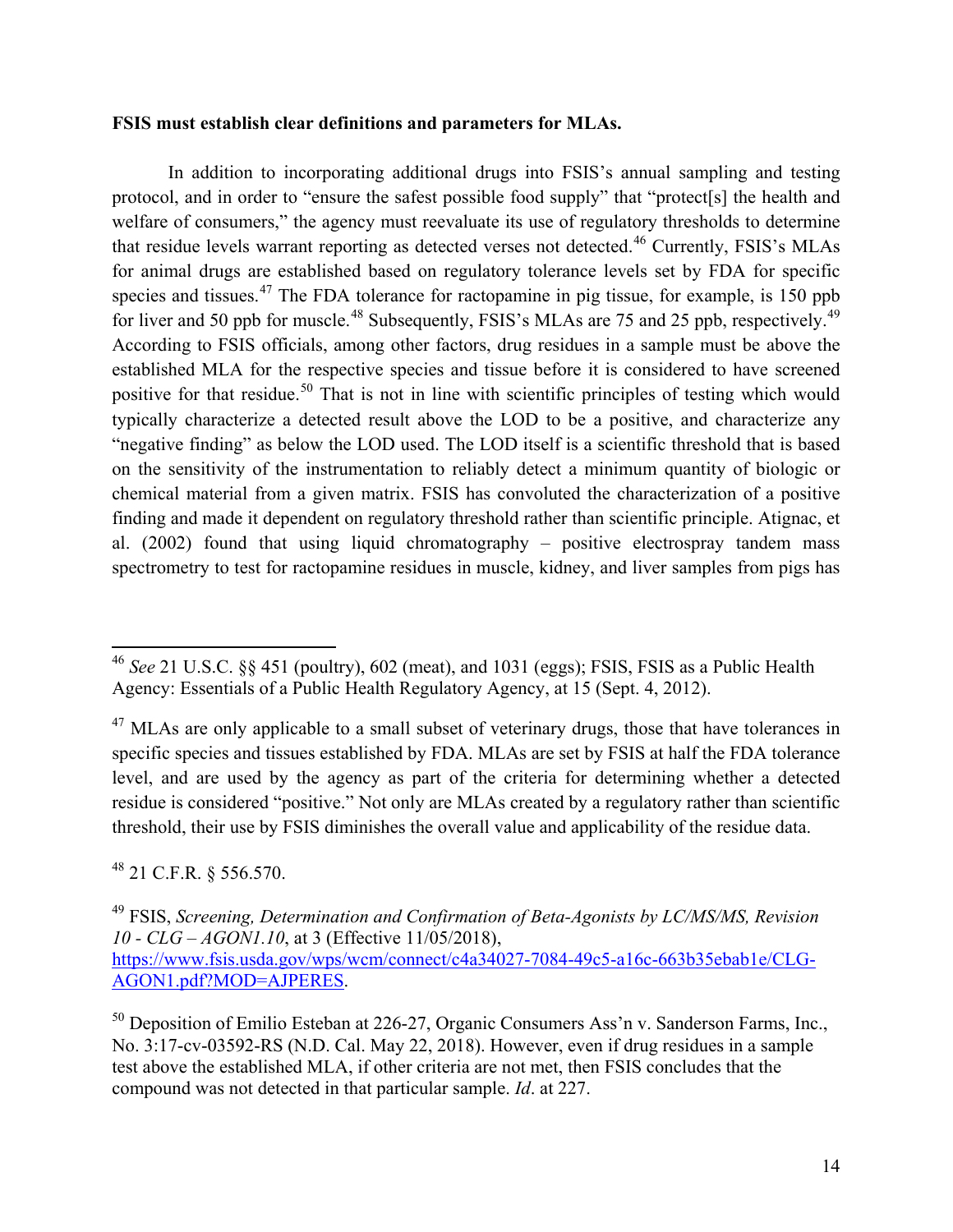a detection capability of 30 parts per trillion  $(0.00003 \text{ pb})$ .<sup>51</sup> This represents a substantial disparity between the levels at which it is possible to detect ractopamine residues in tissues and the levels that trigger a positive detection result for FSIS.

The case of ractopamine illustrates the need for FSIS to reevaluate the way it defines and reports positive residues, including identifying limitations of the technology currently used, available methods and technologies that should be adopted by the Agency, and the limits of detection that can be achieved for each residue for each species and tissue type. In order to "ensure the safest possible food supply" that "protect[s] the health and welfare of consumers," FSIS must track and keep records of all detectable residues, regardless of whether they exceed MLAs or exceed FDA tolerances.<sup>52</sup> Failure to do so is arbitrary and capricious agency action, in violation of the APA, the Federal Meat Inspection Act, the Poultry Products Inspection Act, and the Egg Products Inspection Act.

This approach is critical for understanding potential cumulative exposure to and impacts of multiple veterinary drugs. The EPA has previously worked with FSIS to improve the Agency's detection capabilities for pesticide residues and encouraged the Agency to provide records of all detected residues regardless of whether they exceed EPA's action levels.<sup>53</sup> According to one senior FSIS official, this is precisely because they "would want to have information that is not toxic but that is lower than what is acceptable to do cumulative-type, what they call fuller – full-cup analysis."<sup>54</sup> FSIS must adopt the strategy employed by EPA. Whether residue levels of a single drug exceed regulatory thresholds is not the only indicator of their potential impact on public health. In order to meaningfully understand the impacts from exposure to multiple drug residues on a single meat, poultry or egg product and their interactions, or cumulative exposure to multiple residues from regular consumption of several meat, poultry, or egg products, FSIS must provide the public with full information on the frequency at which detectable residues of all animal drugs are present on products. Failure to do so is a failure to take a hard look at this problem, to consider all the statutorily required factors, and to protect the public health from these drug residues.

<sup>51</sup> J-P Antignac, et al., *Identification of ractopamine residues in tissue and urine samples at ultra-trace level using liquid chromatography – positive electrospray tandem mass spectrometry*, Journal of Chromatography B, 774: pp. 59-66 (2002).

<sup>52</sup> *See* 21 U.S.C. §§ 451 (poultry), 602 (meat), and 1031 (eggs); FSIS, FSIS as a Public Health Agency: Essentials of a Public Health Regulatory Agency, at 15 (Sept. 4, 2012).

<sup>&</sup>lt;sup>53</sup> Deposition of Emilio Esteban at 402, Organic Consumers Ass'n v. Sanderson Farms, Inc., No. 3:17-cv-03592-RS (N.D. Cal. May 22, 2018).

 $^{54}$  *Id.*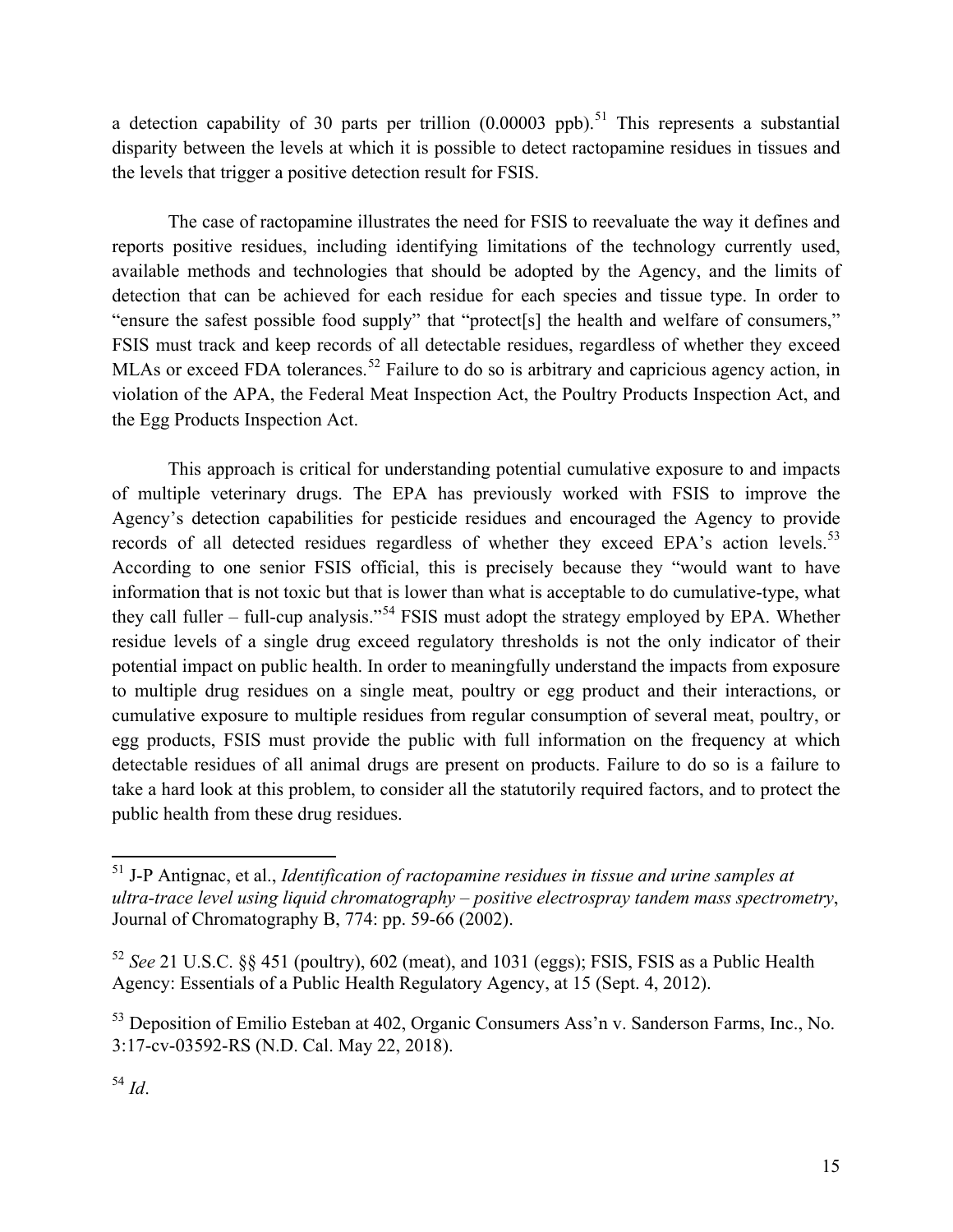**Table 3: Approved Animal Drugs Included in FSIS NRP 2017 - MLAs versus Detection Capability**

| <b>Drug Name</b>         | <b>Detection</b>   | <b>Method Used</b> | FDA Tolerance <sup>55</sup> | <b>FSIS MLA</b> |
|--------------------------|--------------------|--------------------|-----------------------------|-----------------|
|                          | Capability         |                    |                             |                 |
| Zilpaterol <sup>a</sup>  | $LOD: 0.4$ ppb     | Waters             | Liver: 12 ppb               | Liver: 6 ppb    |
|                          | LOQ: $1.3$ ppb     | Micromass          |                             |                 |
| Melengestrol             | $LOD: 3$ ppb       | Agilent 6410       | Fat: 25 ppb                 | 1 ppb           |
| acetate <sup>a</sup>     | $LOQ: 10$ ppb      |                    |                             |                 |
| Melengestrol             | LOD: $0.20$ ppb    | Agilent 1100       | Fat: 25 ppb                 | $1$ ppb         |
| acetate <sup>b</sup>     |                    |                    |                             |                 |
| Zeranol <sup>a</sup>     | $LOD$ 0.3 ppb      | Agilent 6410       | "not needed"                | 1 ppb           |
|                          | $LOQ: 1$ ppb       |                    |                             |                 |
| Ractopamine <sup>d</sup> | 0.00003<br>$LOD$ : | Alliance           | Liver: $150$ ppb            | Liver: 75 ppb   |
|                          | ppb                | 2690/QuatroLC      | Muscle: 50 ppb              | Muscle:<br>25   |
|                          |                    | triple quadrupole  |                             | ppb             |
| Ractopamine <sup>e</sup> | $LOD: 0.39$ ppb    | Agilent            | Liver: $150$ ppb            | Liver: 75 ppb   |
|                          | $LOQ: 0.66$ ppb    | 6890/Agilent       | Muscle: 50 ppb              | Muscle:<br>25   |
|                          |                    | 5973               |                             | ppb             |
| Carbadox                 |                    |                    |                             |                 |

LOD: Limit of Detection – the level at which the method/technology will be able to detect the presence of the residue

LOQ: Limit of Quantitation – the level at which the method/technology is able to reliably quantify the amount of residue.

- <sup>a</sup>: J.W. Kang, et al. (2015).
- $b$ : M. Pedersen & J.H. Andersen (2011).
- $d$ : Atignac, et al. (2002).
- <sup>e</sup>: M-Z Zhang, et al. (2009).

|  | Table 4: Detection Capability, Method, and FDA Tolerance for Approved Animal Drugs |  |  |  |  |
|--|------------------------------------------------------------------------------------|--|--|--|--|
|  | not Included in FSIS NRP 2017                                                      |  |  |  |  |

| <b>Drug Name</b>        | <b>Detection Capability</b> | <b>Method Used</b> | FDA Tolerance <sup>56</sup> |
|-------------------------|-----------------------------|--------------------|-----------------------------|
| Amprolium <sup>a</sup>  | $LOD: 20$ ppb               | Shimadzo 8030      | Liver: $500$ ppb            |
|                         | LOQ: $70$ ppb               |                    |                             |
| Clopidol <sup>a</sup>   | $LOD: 2$ ppb                | Shimadzo 8030      | Liver: $1500$ ppb           |
|                         | $LOQ: 8$ ppb                |                    |                             |
| Ethopabate <sup>a</sup> | $LOD: 1$ ppb                | Shimadzo 8030      | Liver: $1500$ ppb           |
|                         | $LOQ: 4$ ppb                |                    |                             |
| Nicarbazin <sup>a</sup> | LOD: $10$ ppb               | Shimadzo 8030      | Liver: $4000$ ppb           |
|                         | $LOQ: 30$ ppb               |                    |                             |

<sup>55</sup> FDA tolerances can be found at 21 C.F.R. Part 556.

<sup>56</sup> FDA tolerances can be found at 21 C.F.R. Part 556.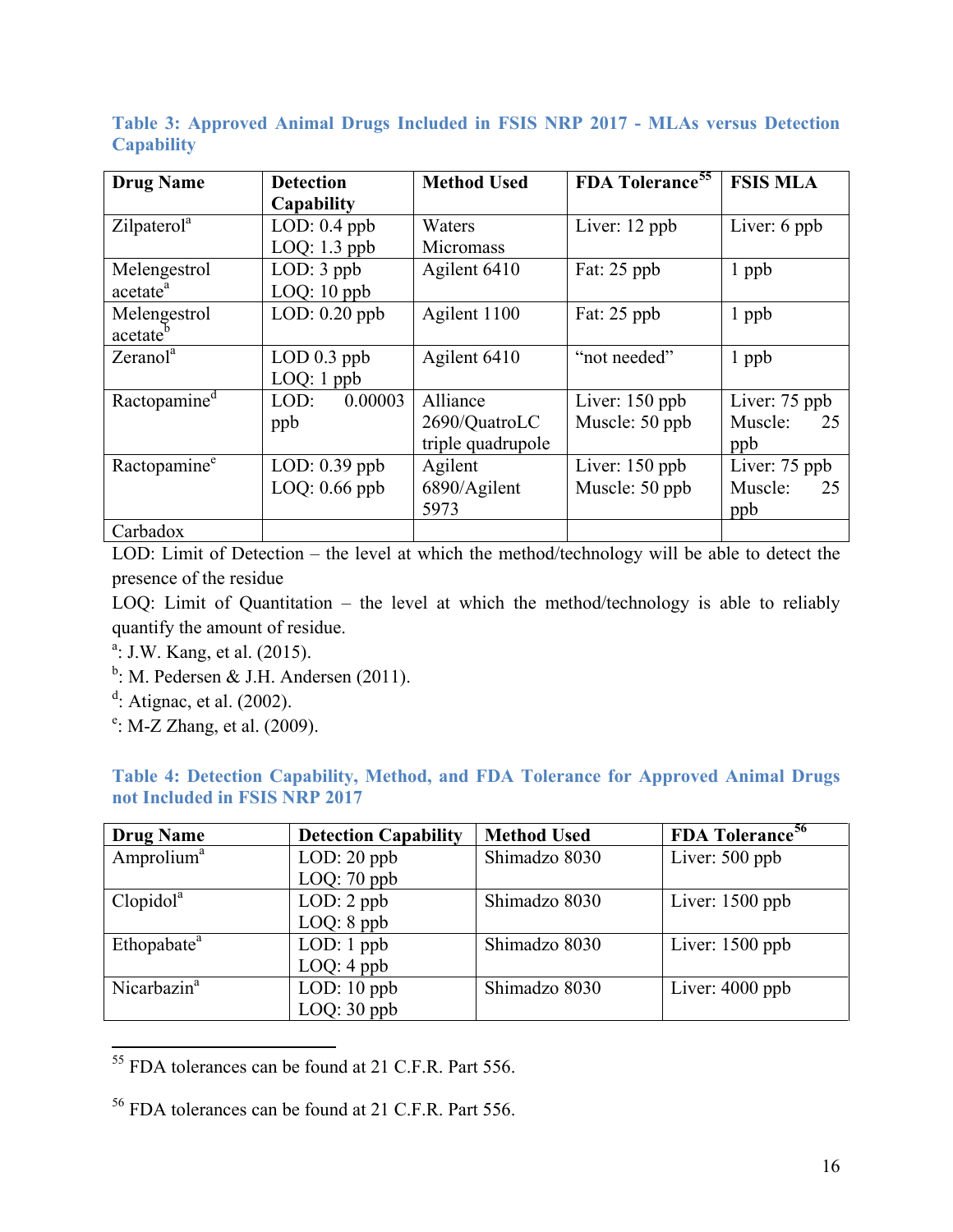| Zoalene <sup>a</sup>                                  | $LOD: 0.4$ ppb<br>$LOQ: 1.3$ ppb | Shimadzo 8030 | Liver: 3000 ppb |
|-------------------------------------------------------|----------------------------------|---------------|-----------------|
| Trenbolone acetate <sup>a</sup>                       | LOD: $1.5$ ppb<br>$LOQ: 6.3$ ppb | Agilent 6410  | "not needed"    |
| Trenbolone acetate $(\alpha$ -<br>trenbolone $)^c$    | $LOD: 0.33$ ppb                  | Varian 320    | "not needed"    |
| Trenbolone acetate ( $\alpha$ -<br>trenbolone $)^{b}$ | $LOD: 0.33$ ppb                  | Agilent 1100  | "not needed"    |
| Trenbolone acetate ( $\beta$ -<br>trenbolone $)^{b}$  | $LOD: 0.5$ ppb                   | Agilent 1100  | "not needed"    |
| Trenbolone acetate ( $\beta$ -<br>trenbolone $)^c$    | LOD: $0.27$ ppb                  | Varian 320    | "not needed"    |
| Altrenogest <sup>a</sup>                              | LOD: none<br>$LOQ: 3.5$ ppb      | Agilent 6410  | Muscle: 1 ppb   |
| Altrenogest <sup>b</sup>                              | LOD: $0.5$ ppb                   | Agilent 1100  | Muscle: 1 ppb   |

LOD: Limit of Detection – the level at which the method/technology will be able to detect the presence of the residue

LOQ: Limit of Quantitation – the level at which the method/technology is able to reliably quantify the amount of residue.

<sup>a</sup>: J.W. Kang, et al. (2015).

 $b$ : M. Pedersen & J.H. Andersen (2011).

<sup>C</sup>: R.T. Cristina, et al.  $(2017)$ .

As demonstrated in Tables 3 and 4 above, research over the past decade has consistently demonstrated that various methods and technologies are available that reliably detect common animal drug residues at levels well below the thresholds utilized by FSIS to make a positive determination. This, combined with the fact that FSIS does not test for numerous approved animal drugs, means that data from samples tested by FSIS could be routinely entered into Agency records as negative or non-detects despite actual presence of multiple drug residues in or on the tissue tested. FSIS's current failure to consider this information ignores the scientific evidence to the contrary and fails in "assuring" that meat, poultry, and egg products are safe for human consumption.

It is clear that FSIS's current NRP protocols are severely limited, out of date, and inaccurately representing the frequency and amount of veterinary drug residues present on meat, poultry, and eggs in the U.S. every year. As such, FSIS is failing in its duty "to protect the health and welfare of consumers" in violation of the Federal Meat Inspection Act, the Poultry Products Inspection Act, and the Egg Products Inspection Act.<sup>57</sup> Given the very limited available independent scientific research investigating the safety of many of these drugs, FSIS is required to provide full, accurate information about the degree to which foods may be one pathway of

<sup>57</sup> 21 U.S.C. §§ 451, 602, and 1031.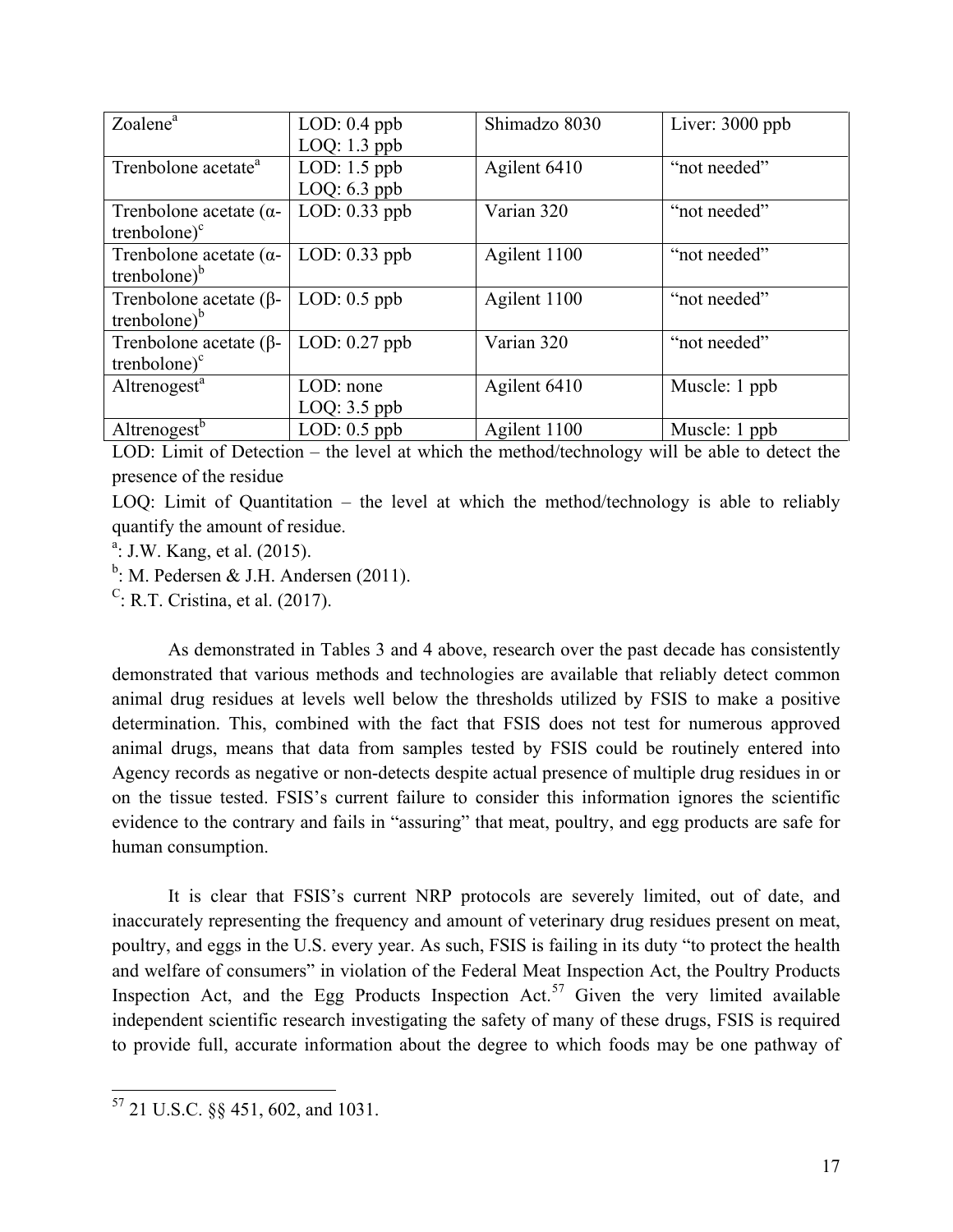routine public exposure. FDA relies heavily on research by the drug sponsors during the application process. Independent studies are required to develop an accurate understanding of the safety, efficacy, and fate of pharmaceuticals from their intended uses. As new research becomes available, accurate residue data will be vital to understanding the implications of the research and for FDA reevaluations of relevant drug approvals. Improving FSIS's data processes is additionally critical and legally required because no other federal agency at this time monitors, tests, or reports on veterinary drug residues in other matrices, such as waste products, manure based composts and agro-ecosystems.

### **Summary: Limitations of the NRP sampling, testing, and reporting protocols**

### NRP does not include all approved animal drugs

FSIS's NRP currently tests for 104 approved and unapproved veterinary drugs through a total of seven testing methods.<sup>58</sup> However, NRP fails to test for residues of the hundreds of other approved veterinary drugs that may be used for a wide range of therapeutic or non-therapeutic purposes in food animals. In particular, at least 13 veterinary drugs are approved for indications that allow for the regular and continuous patterns of use, such that they may be administered for weeks or months at a time, with minimal withdrawal times. The failure to test for these drugs is arbitrary and capricious agency action, making it difficult for the public or federal agencies to assess the rates and levels at which consumers may be exposed to one or multiple veterinary drugs through foods. This must be corrected and include all approved animal drugs.

#### NRP relies on regulatory, not scientific, thresholds for positive residue determinations

FSIS does not base its determinations of positive residue detections on the capacity of the best available methods and tools, but rather on tolerance levels established by FDA. This substantially limits the understanding of the rates and levels of drug residues that are actually present on foods in the U.S. FSIS's role is to determine *the presence* of residues on meat, poultry, and eggs in order to ensure that products entering the market are free of unsafe residues. A component of this responsibility is determining at which level residues of specific compounds must be considered violative and therefore trigger interventions by the manufacturer and/or agency that prevent violations from reoccurring. However, new methods and technologies have been developed which would allow FSIS to accurately detect residues at levels well below FDA tolerances. FSIS's current failure to utilize the best available scientific methods and tools renders its analysis and conclusions arbitrary and capricious, in violation of the APA, the Federal Meat Inspection Act, the Poultry Products Inspection Act, and the Egg Products Inspection Act.

<sup>58</sup> FSIS, *United States National Residue Program for Meat, Poultry, and Egg Products 2017 Residue Sampling Plans*. October 1, 2016 to September 30, 2017 (2016).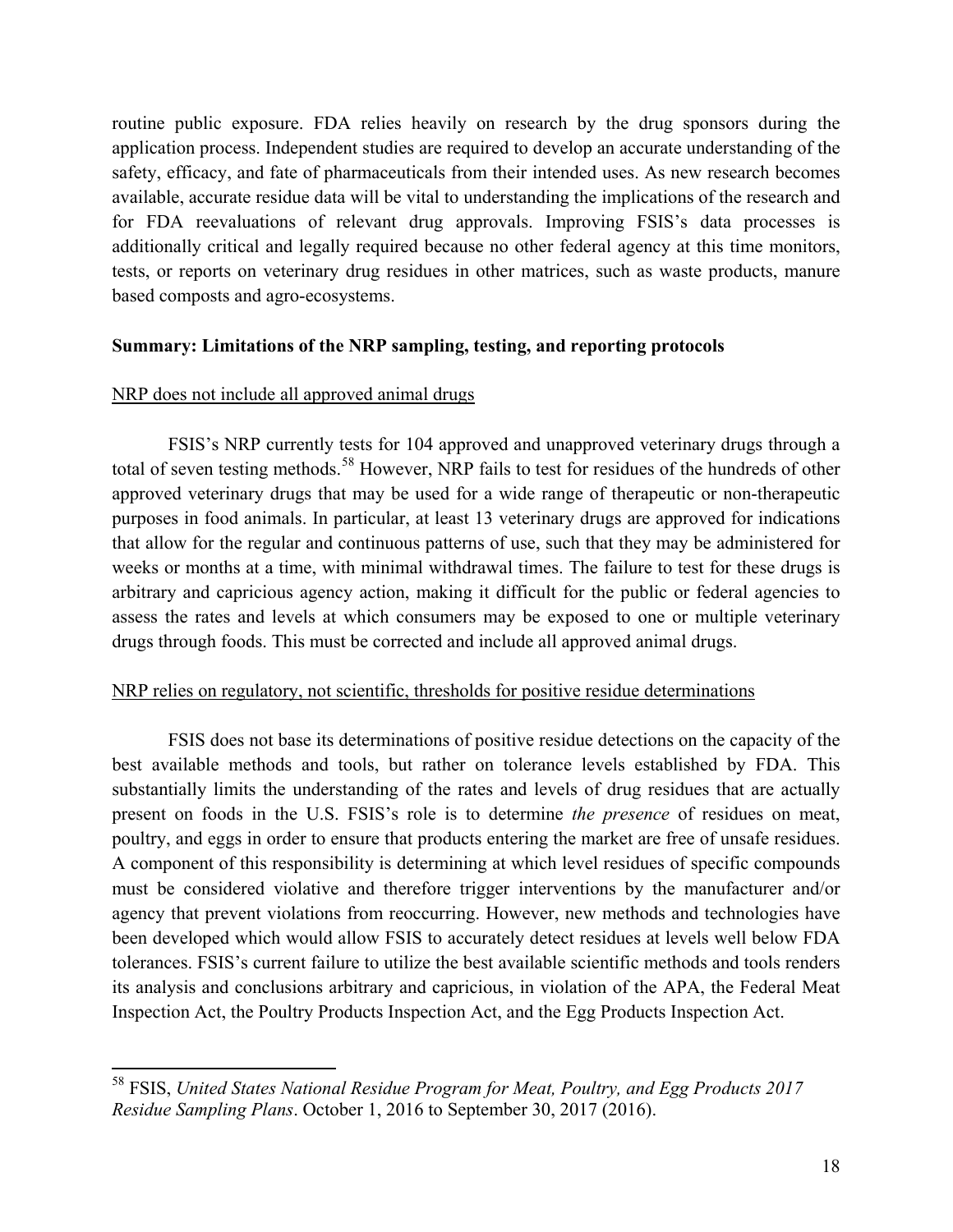#### Annual NRP reporting does not provide full data

FSIS is not currently providing complete information about positive detections within its annual sampling. Failure to provide this information is arbitrary and capricious agency action. First, the annual summaries of the residue sample results, called the Red Book, only provides information on specific drug residues detected if they were detected at violative levels. This provides a very narrow, arbitrary picture to the public of the actual details of positive detections for each year, including the specific compounds that had positive, non-violative test results and the levels at which they were present.

Information on non-violative positive results can be found in datasets available on the USDA FSIS website. However, the information in the data sets is incomplete. According to the 2016 Red Book, in FY2016 there were 50 total samples (all species) with positive residues in the Domestic Scheduled Sampling and 3,649 positive samples from the inspector-generated sampling, regardless of whether or not the levels were violative. In total between these two sampling programs,  $3,699$  samples were positive for residues.<sup>59</sup> However, the datasets that FSIS makes publicly available on its website and which provide the positive non-violative and positive violative samples for each fiscal year, include only 1,679 sample results.<sup>60</sup> This amounts to *less than half* of the actual positive results from that year according to the Red Book. Similarly, for FY2017 the Red Book reports 37 positive samples gathered under the Domestic Scheduled Sampling and 4,162 positive samples gathered through inspector-generated sampling, for a total of 4,199.<sup>61</sup> The dataset available online includes only 1,636 positive samples in FY2017, roughly 39% of the actual positive samples gathered in that year. $62$ 

 $60$  Datasets available as spreadsheets via USDA at https://www.fsis.usda.gov/wps/portal/fsis/topics/data-collection-and-reports/chemistry/redbooks/red-book.

<sup>61</sup> FSIS, *United States National Residue Program for Meat, Poultry, and Egg Products: FY 2017 Residue Sample Results* (March 2018).

 $62$  Datasets available as spreadsheets via USDA at https://www.fsis.usda.gov/wps/portal/fsis/topics/data-collection-and-reports/chemistry/redbooks/red-book.

<sup>59</sup> FSIS, *United States National Residue Program for Meat, Poultry, and Egg Products: FY 2016 Residue Sample Results* (May 2017).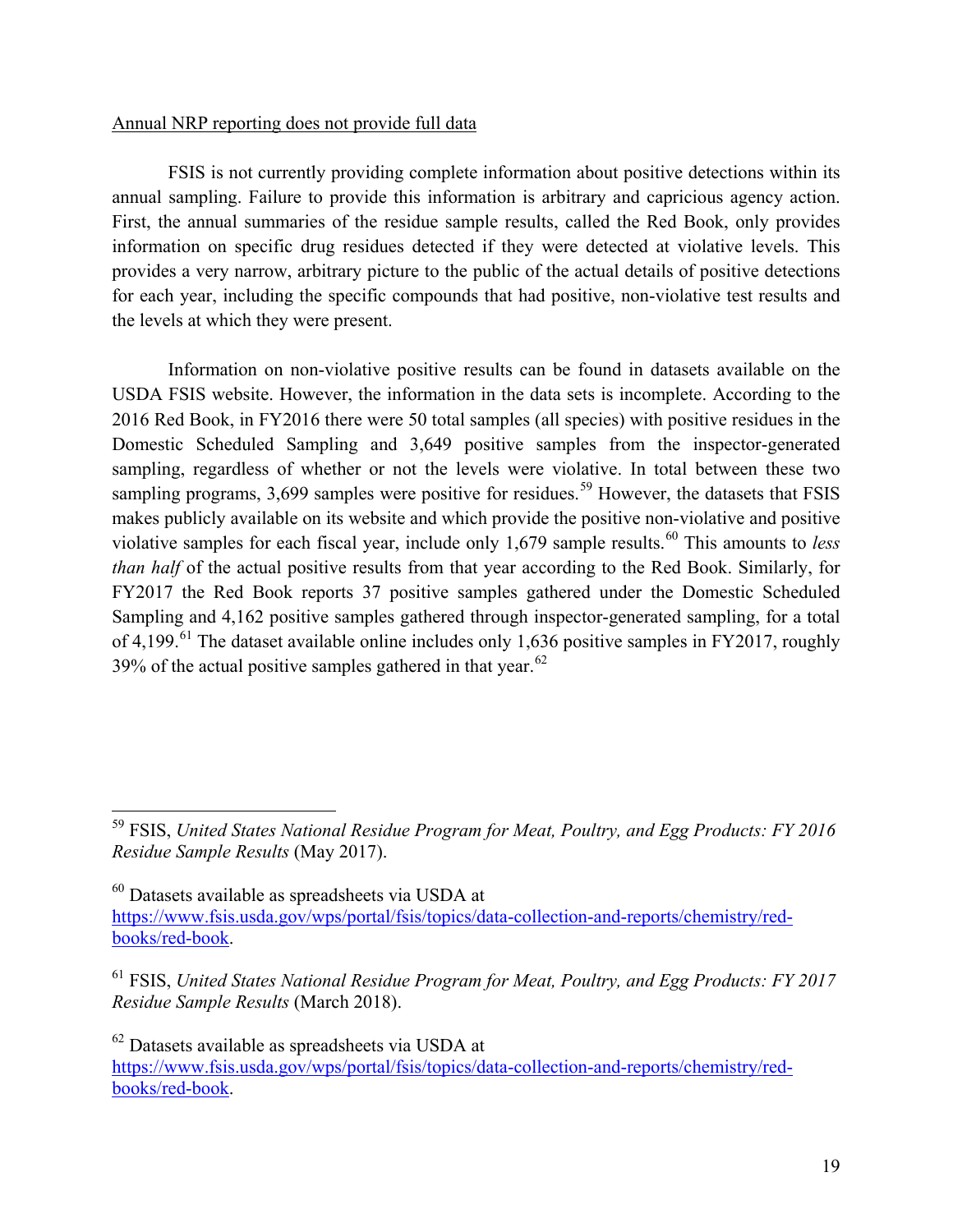NRP's annual sample volume is a tiny fraction of production volumes and relies almost entirely on inspector-generated samples rather than randomly scheduled sampling

In order to be lawful, a residue sampling program must capture a meaningful subset of the meat, poultry, and eggs produced and support a robust regulatory framework. However, in FY 2016 and 2017 FSIS collected 55,784 non-dairy cattle<sup>63</sup> samples and 36,463 market swine samples. This amounts to less than 100,000 samples collected from the roughly 100 billion pounds of beef and pork produced in the U.S. during that the same period.<sup>64</sup> In this same period there were no inspector-generated samples for chicken or turkey, and only 3,227 chicken and turkey samples collected under the Domestic Scheduled Sampling program.<sup>65</sup>

Additionally, 95 percent of non-dairy cattle and market swine samples were gathered through inspector-generated sampling rather than the FSIS-led Domestic Scheduled Sampling program. This means that only 5 percent of samples were gathered through a random, systematized approach that provides for the best potential snapshot of the industry as a whole. On-site inspectors play a vital role in food safety by submitting samples for testing from animals and carcasses that fail visual inspection. However, due to the high variability in sampling that may occur between sites and inspectors, relying almost exclusively on such samples for the federal residue program may distort the accuracy of the data results. FSIS's statutory mandate<sup>66</sup> to "protect the health and welfare of consumers" requires more to determine the actual extent of public exposure to acute and chronic exposures to single and multiple antibiotic residues.

## NRP is only part of the veterinary drug residue picture

It is critical to note that NRP is currently the only federal structure in place to track any veterinary drug residues from their use in food animals. At this time, no agency within or outside USDA monitors veterinary drug residues on farms or in the soil, water, or air in agroecosystems and communities in close proximity to food animal operations. Several independent studies have

<sup>65</sup> FSIS, *United States National Residue Program for Meat, Poultry, and Egg Products: FY 2016 Residue Sample Results* (May 2017); FSIS, *United States National Residue Program for Meat, Poultry, and Egg Products: FY 2017 Residue Sample Results* (March 2018).

<sup>66</sup> *See* 21 U.S.C. §§ 451 (poultry), 602 (meat), and 1031 (eggs).

<sup>&</sup>lt;sup>63</sup> Including beef cow, heifer, and steer samples.

<sup>&</sup>lt;sup>64</sup> The U.S. produces roughly 24 billion pounds of beef and 24 billion pounds of pork each year. Based on USDA spreadsheets, "Beef: Supply and disappearance (carcass weight, million pounds) and per capita disappearance (pounds)," 1970-2016, and "Pork: Supply and disappearance (carcass weight), million pounds) and per capita disappearance (pounds)," 1970- 2016, downloaded March 29, 2017.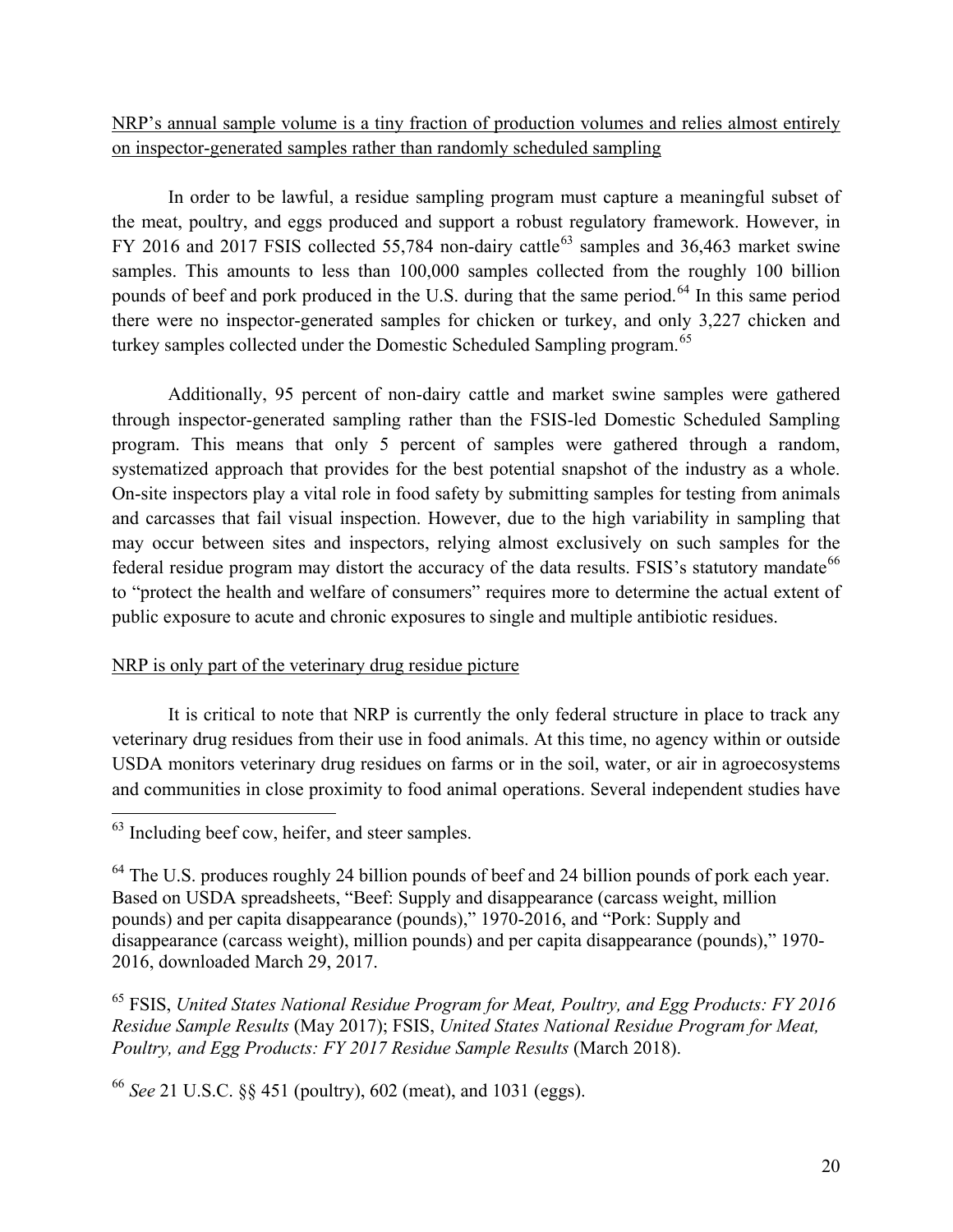detected veterinary drugs and their residues in aquatic ecosystems near large operations<sup>67</sup>, and at least one recent study has demonstrated that drug residues may be present in air samples downwind from feedlots.<sup>68</sup> While environmental monitoring may fall under the authority of other federal agencies, the lack of comprehensive sampling and residue detection systems makes strengthening FSIS's meat, poultry, and egg testing program and addressing its limitations all the more vital for public health and food safety.

# **CONCLUSION**

FSIS has a duty to "ensure the safest possible food supply" in order to "protect the health and welfare of consumers."<sup>69</sup> FSIS's current National Residue Program does not comply with the agency's overarching mandates to protect the public health and must be remedied. FSIS must create a more robust program that accurately and lawfully captures the presence, extent and frequency of veterinary drugs on or in foods. Specifically, in order to protect public health and better ensure the safety of meat, poultry, and eggs produced in the U.S., FSIS must:

- 1) Test for residues of all drugs approved for use in food animals in the U.S. Hundreds of drugs approved for use in food animals are not included in the NRP, and more than a dozen of these drugs are likely administered to animals routinely over extended periods of time with minimal withdrawal times. Independent studies demonstrate the likelihood that many of these drugs are accumulating in the edible tissues of animals. Until FSIS includes all drugs approved for use in food animals in its residue testing program, the agency is failing to capture the full scope of pharmaceuticals in meat, poultry, and eggs in violation of its duty to "ensure the safest possible food supply" that "protect[s] the health and welfare of consumers."<sup>70</sup>
- 2) Evaluate current detection and analysis methods employed by the agency and identify any measures necessary to ensure that staff utilizes the best available methods that allow

<sup>67</sup> S. Bartelt-Hunt, D. Snow, & T. Damon-Powell, *Occurrence of Steroid Hormones and Antibiotics in Groundwater Impacted by Livestock Waste Control Facilities*, World Environmental and Water Resources Congress: 1052 (2010).

<sup>68</sup> K.J. Wooten, et al., *Ractopamine in Particulate Matter Emitted from Beef Cattle Feedyards and Playa Wetlands in the Central Plains*, Environmental Toxicology and Chemistry*, 37(4)*: pp. 970-974 (2017).

<sup>69</sup> *See* 21 U.S.C. §§ 451 (poultry), 602 (meat), and 1031 (eggs); FSIS, FSIS as a Public Health Agency: Essentials of a Public Health Regulatory Agency, at 15 (Sept. 4, 2012).

<sup>70</sup> *Id*.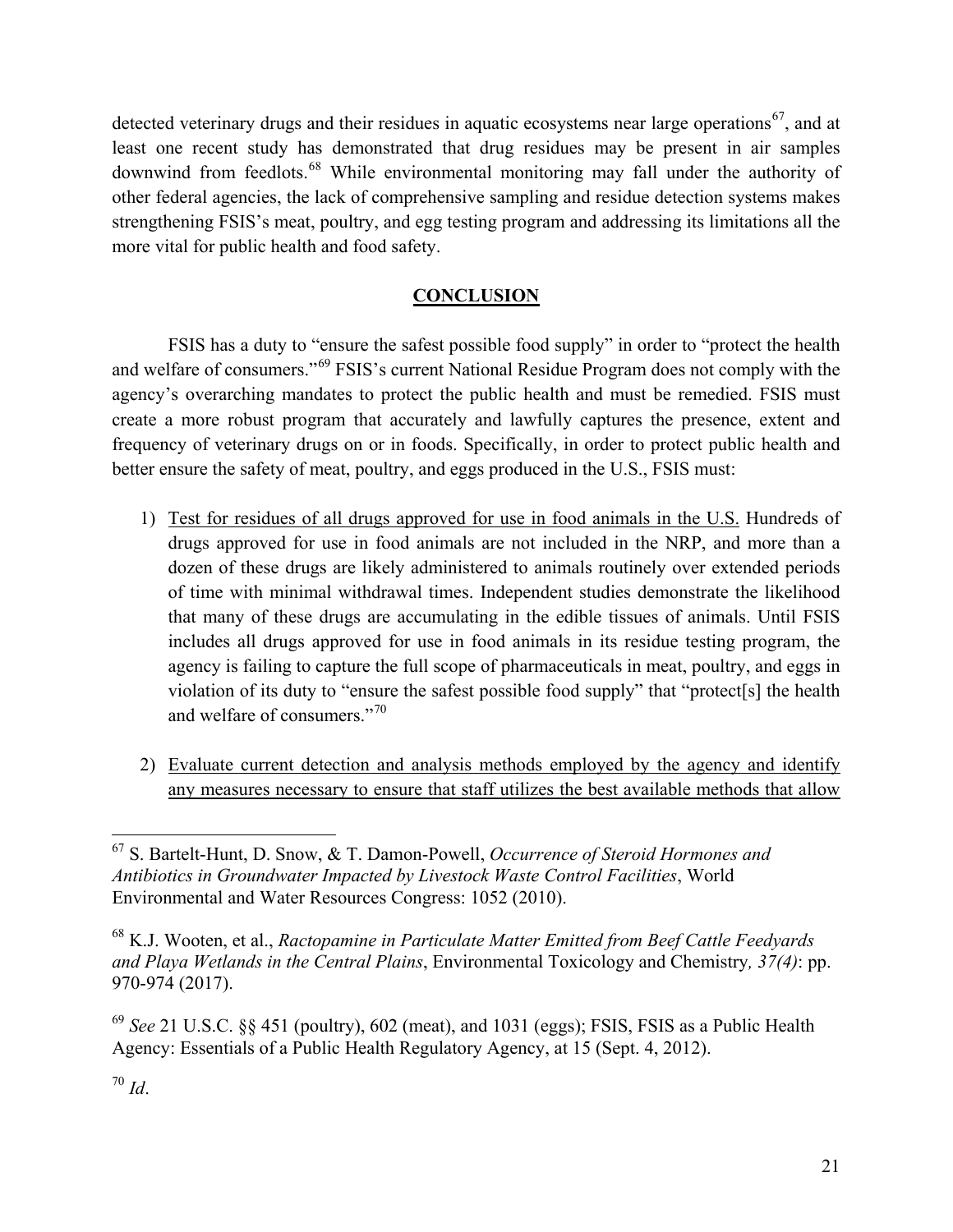for the lowest limits of detection (LOD) for each compound. Research demonstrates that a range of methods, including a variety of liquid chromatography – tandem mass spectrometry, are available that can accurately detect veterinary drug residues at very low levels—less than 1 ppb for certain compounds. In order to "ensure the safest possible food supply" and "protect the health and welfare of consumers," FSIS must take steps to identify the capabilities of its current methodologies and opportunities to shift to alternative methodologies that accurately achieve lower limits of detection.<sup>71</sup>

- 3) Set the LOD for compounds in specific tissues from specific species as the threshold for recording a positive residue result in corresponding samples. In order to "ensure the safest possible food supply" and "protect the health and welfare of consumers," for all veterinary drugs included in FSIS's annual testing program, the level at which available methods are capable of accurately detecting the presence of a particular residue in a species and/or tissue must be used to establish the trigger for the agency to record a positive result.<sup>72</sup> This is necessary for complete understanding of the frequency of which residues are present on meat, poultry, and eggs rather than the frequency of which they exceed certain regulatory limits. Positive results at low levels may not trigger action against a producer depending on other criteria. However, these data are vital to the ability to qualify and quantify the fate, interactions, and potential impacts of veterinary drugs from their use in food animals now and in the future.
- 4) Establish clear definitions and parameters for MLAs. It is unclear from publicly available information whether MLAs are consistently defined. It is also unclear the precise function that an MLA serves for FSIS reporting data and taking regulatory action on veterinary drug residues. According to a 2014 US. Government Accountability Office (GAO) report:

FSIS uses the term "minimum level of applicability" to refer to the lowest residue concentration that has been validated to be accurately and consistently reported by its testing method in a type of animal product. According to the executive associate, if a pesticide has an established tolerance, FSIS typically sets the minimum level of applicability at one-half of the tolerance.<sup>73</sup>

<sup>72</sup> *Id*.

 $\frac{1}{71}$  *Id.* 

<sup>73</sup> GAO, *Food Safety: FDA and USDA Should Strengthen Pesticide Residue Monitoring Programs and Further Disclose Monitoring Limitations*, Report the Ranking Member, Subcommittee on Environment and the Economy, Committee on Energy and Commerce, House of Representatives, GAO-15-38 (October 2014).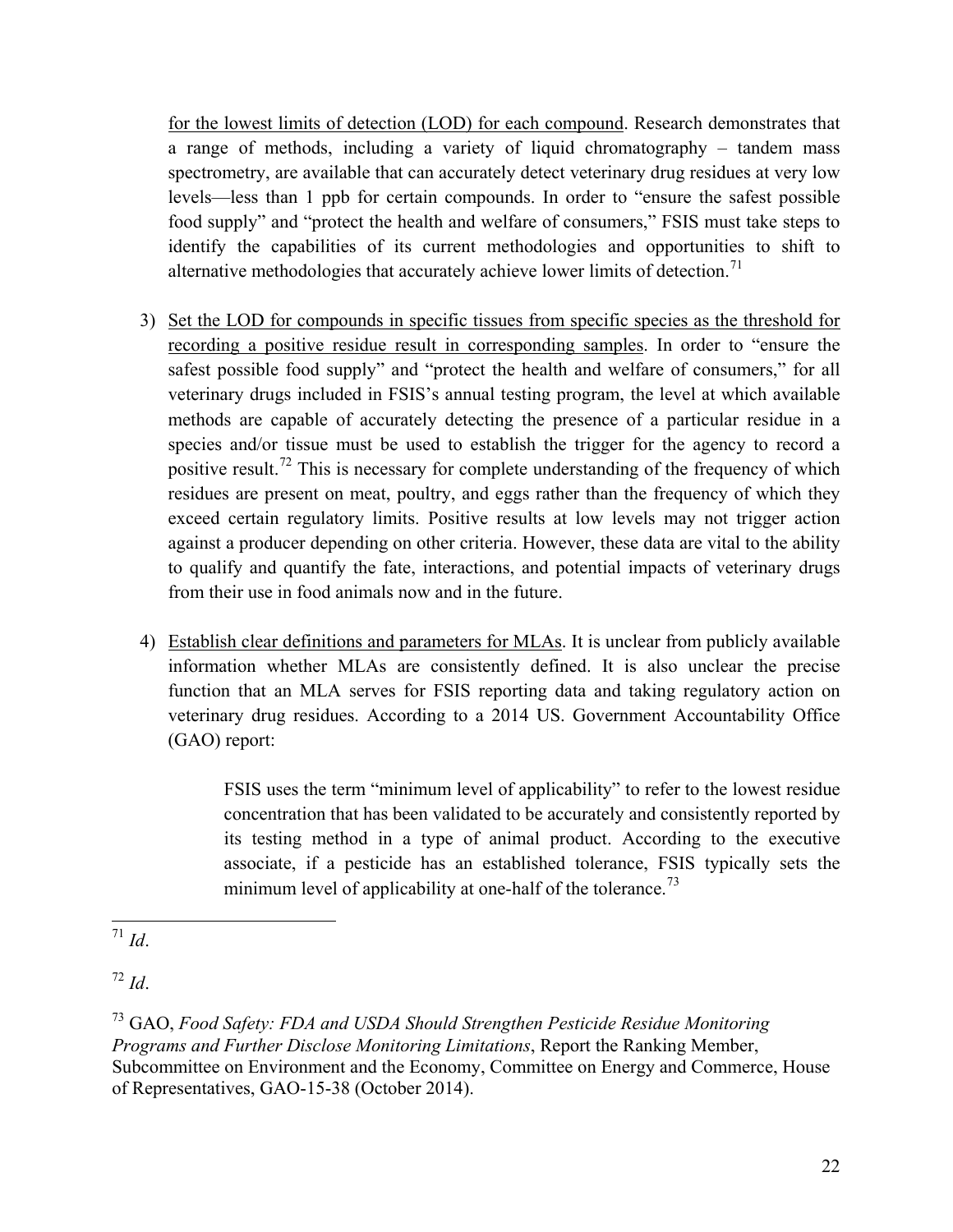The GAO report discusses FSIS's pesticide residue testing, but current FSIS leadership indicates that MLAs are similarly established for veterinary drugs as one-half the tolerance set by FDA.<sup>74</sup> However, this is not consistently the case. For example, the MLA for the hormones melengestrol acetate is 1 ppb while FDA tolerance is set at 25 ppb. Additionally, residues exceeding the MLA are not considered "violative" and therefore do not require the agency to notify or take action against the producer. This is revealed in the FSIS datasets for FY 2016 and 2017, which include positive residue results that are below the established MLAs in certain cases. In order to "ensure the safest possible food supply" that "protect<sup>[s]</sup> the health and welfare of consumers," FSIS must establish clear definitions and parameters for MLAs.<sup>75</sup>

5) Improve annual reporting mechanisms to provide the public and relevant regulatory agencies with information on all detected residues and their levels, if quantifiable, that were present on meat, poultry, and egg samples. In order to "ensure the safest possible food supply" and "protect the health and welfare of consumers," FSIS must provide the public with clear information on the frequency of which meat, poultry, and egg samples of positive for detectable residues and the levels at which those residues were detected, regardless of whether they are considered violative under current regulatory structures.<sup>76</sup> The annual Red Book and datasets must provide results from all samples that had detectable residues, including the source of the sample, species, tissue type, compound, and quantity of residue. These results must be made available to the public in a manner and format that is accessible.

#### **REQUEST FOR EXPEDITED REVIEW**

Pursuant to 9 C.F.R. § 392.8, CFS respectfully requests expedited review of this petition. The scientific information submitted with this petition "demonstrates that the requested action will reduce or remove foodborne pathogens or other potential food safety hazards that are likely to be present in or on meat, poultry, or egg products<sup>"77</sup> by 1) testing for residues of *all* drugs approved for use in food animals in the U.S.; 2) ensuring that staff utilizes the best available methods that allow for the lowest LOD for each compound; 3) setting the LOD for compounds in

<sup>76</sup> *Id*.

 $779$  C.F.R. § 392.8(b).

<sup>74</sup> Deposition of Emilio Esteban at 377, Organic Consumers Ass'n v. Sanderson Farms, Inc., No. 3:17-cv-03592-RS (N.D. Cal. May 22, 2018).

<sup>75</sup> *See* 21 U.S.C. §§ 451 (poultry), 602 (meat), and 1031 (eggs); FSIS, FSIS as a Public Health Agency: Essentials of a Public Health Regulatory Agency, at 15 (Sept. 4, 2012).